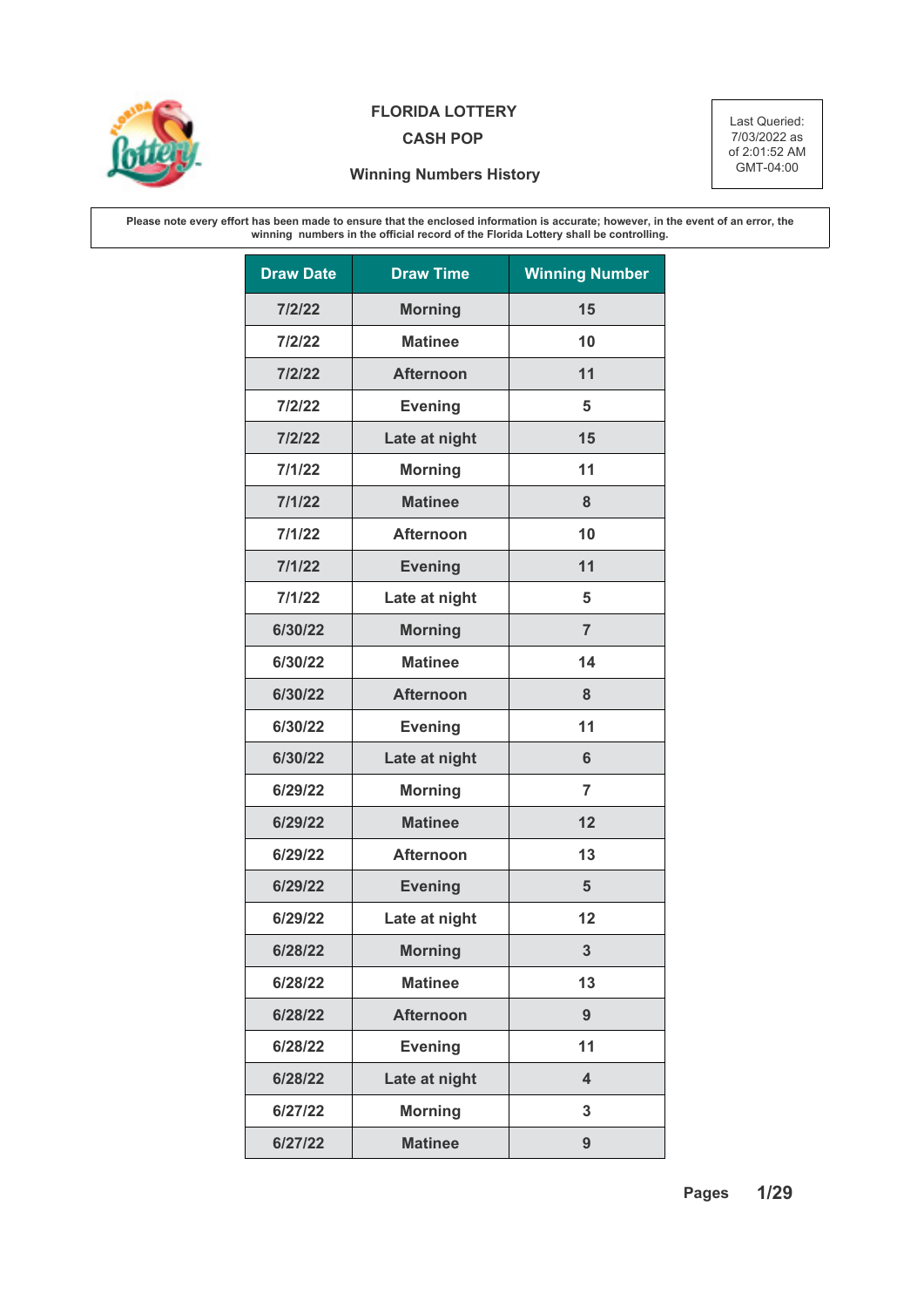| <b>Draw Date</b> | <b>Draw Time</b> | <b>Winning Number</b>   |
|------------------|------------------|-------------------------|
| 6/27/22          | <b>Afternoon</b> | 1                       |
| 6/27/22          | <b>Evening</b>   | $\overline{2}$          |
| 6/27/22          | Late at night    | 8                       |
| 6/26/22          | <b>Morning</b>   | 11                      |
| 6/26/22          | <b>Matinee</b>   | 8                       |
| 6/26/22          | <b>Afternoon</b> | $\overline{\mathbf{4}}$ |
| 6/26/22          | <b>Evening</b>   | 6                       |
| 6/26/22          | Late at night    | $\mathbf{1}$            |
| 6/25/22          | <b>Morning</b>   | 5                       |
| 6/25/22          | <b>Matinee</b>   | 12                      |
| 6/25/22          | <b>Afternoon</b> | $\overline{2}$          |
| 6/25/22          | <b>Evening</b>   | 12                      |
| 6/25/22          | Late at night    | 6                       |
| 6/24/22          | <b>Morning</b>   | 3                       |
| 6/24/22          | <b>Matinee</b>   | 3                       |
| 6/24/22          | <b>Afternoon</b> | 8                       |
| 6/24/22          | <b>Evening</b>   | 4                       |
| 6/24/22          | Late at night    | 13                      |
| 6/23/22          | <b>Morning</b>   | 10                      |
| 6/23/22          | <b>Matinee</b>   | $\overline{2}$          |
| 6/23/22          | <b>Afternoon</b> | $\overline{7}$          |
| 6/23/22          | <b>Evening</b>   | 9                       |
| 6/23/22          | Late at night    | 15                      |
| 6/22/22          | <b>Morning</b>   | $\overline{7}$          |
| 6/22/22          | <b>Matinee</b>   | 5                       |
| 6/22/22          | <b>Afternoon</b> | 3                       |
| 6/22/22          | <b>Evening</b>   | 5                       |
| 6/22/22          | Late at night    | 14                      |
| 6/21/22          | <b>Morning</b>   | 8                       |
| 6/21/22          | <b>Matinee</b>   | 13                      |
| 6/21/22          | <b>Afternoon</b> | 9                       |
| 6/21/22          | <b>Evening</b>   | 5                       |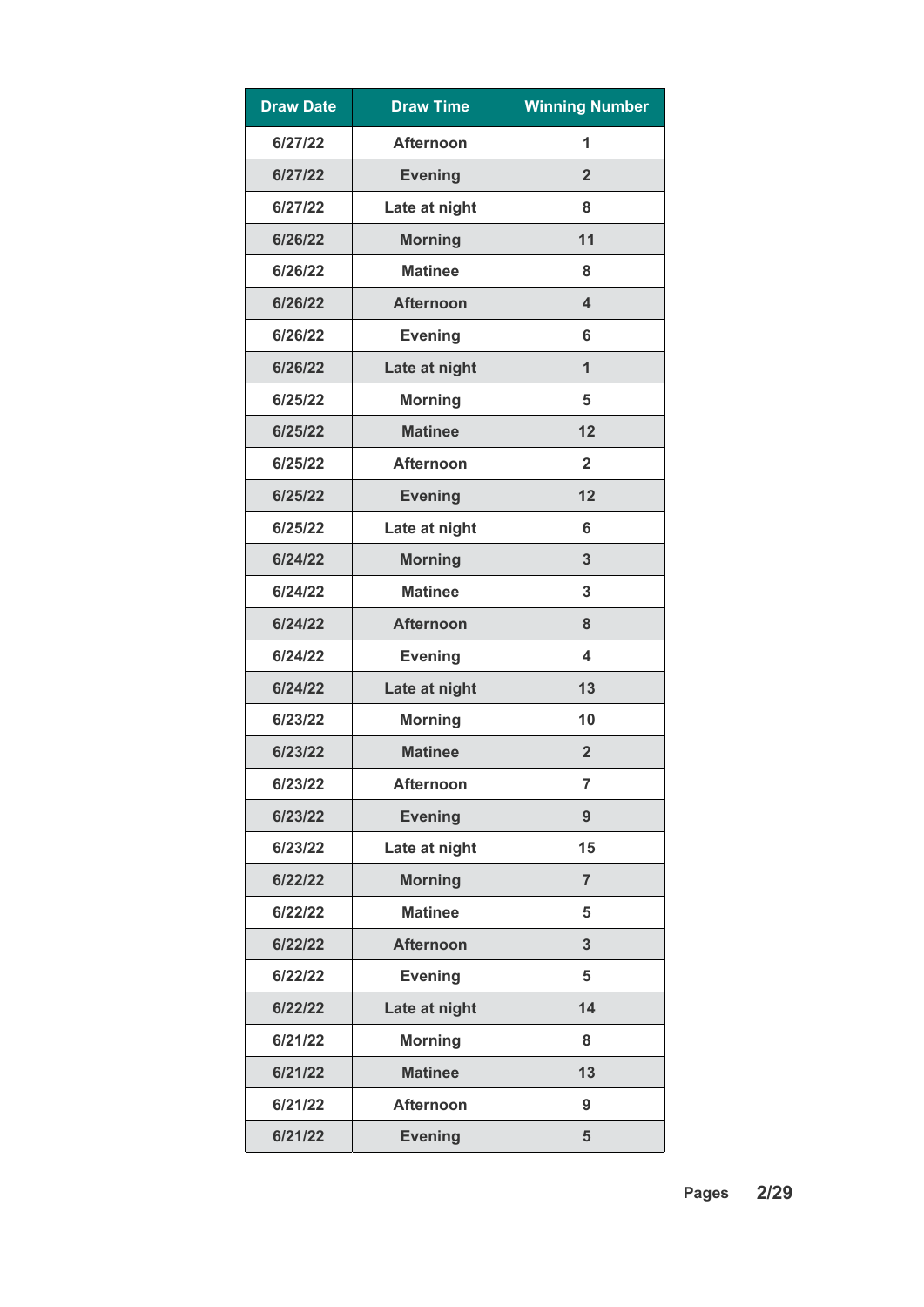| <b>Draw Date</b> | <b>Draw Time</b> | <b>Winning Number</b> |
|------------------|------------------|-----------------------|
| 6/21/22          | Late at night    | 1                     |
| 6/20/22          | <b>Morning</b>   | 15                    |
| 6/20/22          | <b>Matinee</b>   | 6                     |
| 6/20/22          | <b>Afternoon</b> | $\mathbf{1}$          |
| 6/20/22          | <b>Evening</b>   | 3                     |
| 6/20/22          | Late at night    | 14                    |
| 6/19/22          | <b>Morning</b>   | 1                     |
| 6/19/22          | <b>Matinee</b>   | 13                    |
| 6/19/22          | <b>Afternoon</b> | 6                     |
| 6/19/22          | <b>Evening</b>   | 10                    |
| 6/19/22          | Late at night    | 6                     |
| 6/18/22          | <b>Morning</b>   | 10                    |
| 6/18/22          | <b>Matinee</b>   | 6                     |
| 6/18/22          | <b>Afternoon</b> | 5                     |
| 6/18/22          | <b>Evening</b>   | 9                     |
| 6/18/22          | Late at night    | 8                     |
| 6/17/22          | <b>Morning</b>   | 9                     |
| 6/17/22          | <b>Matinee</b>   | 5                     |
| 6/17/22          | <b>Afternoon</b> | 8                     |
| 6/17/22          | <b>Evening</b>   | $\overline{2}$        |
| 6/17/22          | Late at night    | 4                     |
| 6/16/22          | <b>Morning</b>   | $\overline{7}$        |
| 6/16/22          | <b>Matinee</b>   | 1                     |
| 6/16/22          | <b>Afternoon</b> | $\overline{7}$        |
| 6/16/22          | <b>Evening</b>   | 3                     |
| 6/16/22          | Late at night    | 14                    |
| 6/15/22          | <b>Morning</b>   | 12                    |
| 6/15/22          | <b>Matinee</b>   | $6\phantom{1}$        |
| 6/15/22          | <b>Afternoon</b> | 4                     |
| 6/15/22          | <b>Evening</b>   | 6                     |
| 6/15/22          | Late at night    | $\overline{2}$        |
| 6/14/22          | <b>Morning</b>   | 11                    |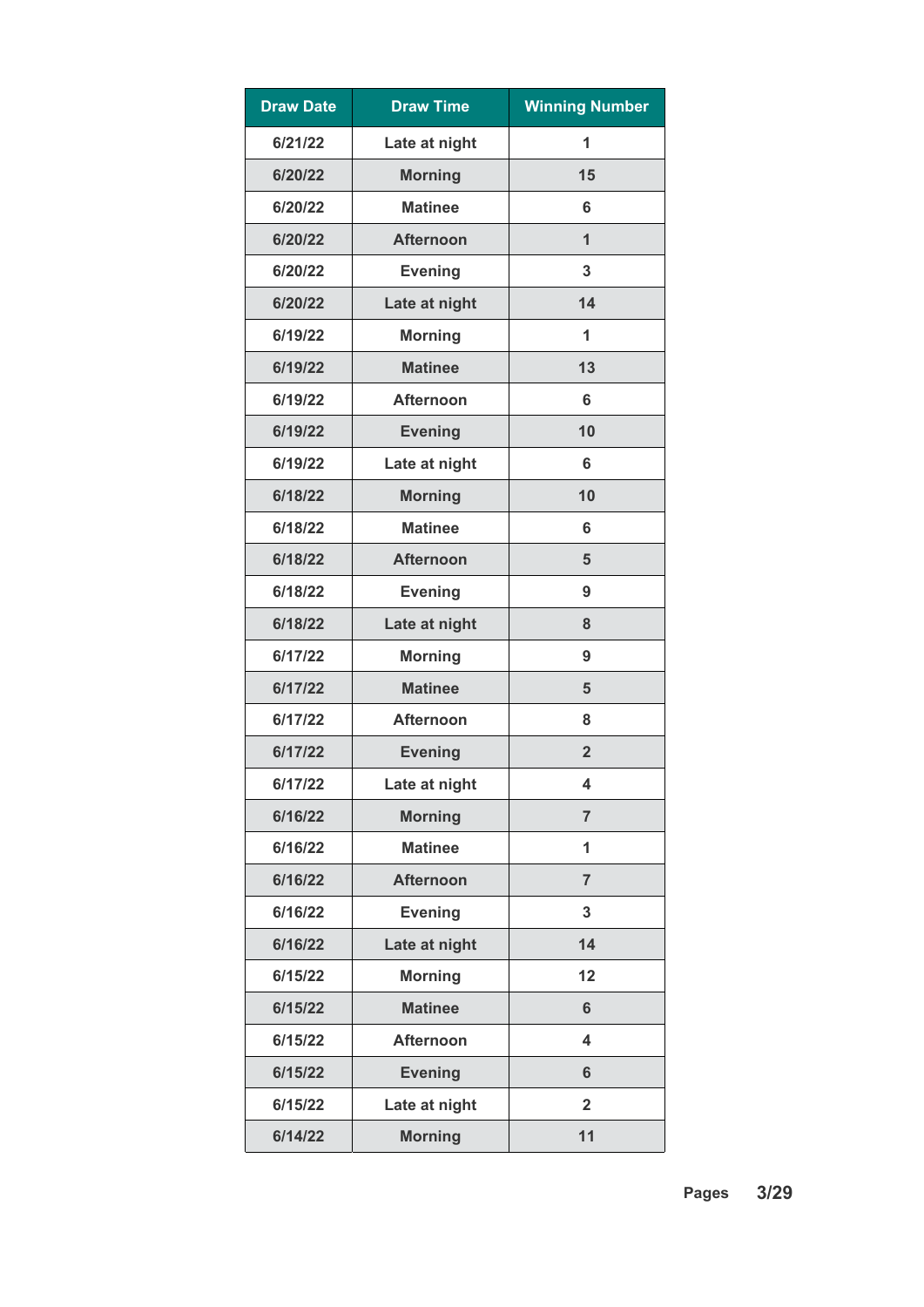| <b>Draw Date</b> | <b>Draw Time</b> | <b>Winning Number</b>   |
|------------------|------------------|-------------------------|
| 6/14/22          | <b>Matinee</b>   | $\overline{7}$          |
| 6/14/22          | <b>Afternoon</b> | $\overline{7}$          |
| 6/14/22          | <b>Evening</b>   | 12                      |
| 6/14/22          | Late at night    | 11                      |
| 6/13/22          | <b>Morning</b>   | 10                      |
| 6/13/22          | <b>Matinee</b>   | $\mathbf{1}$            |
| 6/13/22          | <b>Afternoon</b> | $\overline{\mathbf{2}}$ |
| 6/13/22          | <b>Evening</b>   | 12                      |
| 6/13/22          | Late at night    | 9                       |
| 6/12/22          | <b>Morning</b>   | 11                      |
| 6/12/22          | <b>Matinee</b>   | 8                       |
| 6/12/22          | <b>Afternoon</b> | $\overline{2}$          |
| 6/12/22          | <b>Evening</b>   | $\overline{7}$          |
| 6/12/22          | Late at night    | 10                      |
| 6/11/22          | <b>Morning</b>   | 12                      |
| 6/11/22          | <b>Matinee</b>   | $\overline{7}$          |
| 6/11/22          | <b>Afternoon</b> | 8                       |
| 6/11/22          | <b>Evening</b>   | 5                       |
| 6/11/22          | Late at night    | 1                       |
| 6/10/22          | <b>Morning</b>   | 6                       |
| 6/10/22          | <b>Matinee</b>   | 11                      |
| 6/10/22          | <b>Afternoon</b> | $\mathbf{1}$            |
| 6/10/22          | <b>Evening</b>   | 13                      |
| 6/10/22          | Late at night    | $\overline{\mathbf{4}}$ |
| 6/9/22           | <b>Morning</b>   | 14                      |
| 6/9/22           | <b>Matinee</b>   | 13                      |
| 6/9/22           | <b>Afternoon</b> | 11                      |
| 6/9/22           | <b>Evening</b>   | 13                      |
| 6/9/22           | Late at night    | 12                      |
| 6/8/22           | <b>Morning</b>   | 12                      |
| 6/8/22           | <b>Matinee</b>   | 11                      |
| 6/8/22           | <b>Afternoon</b> | 9                       |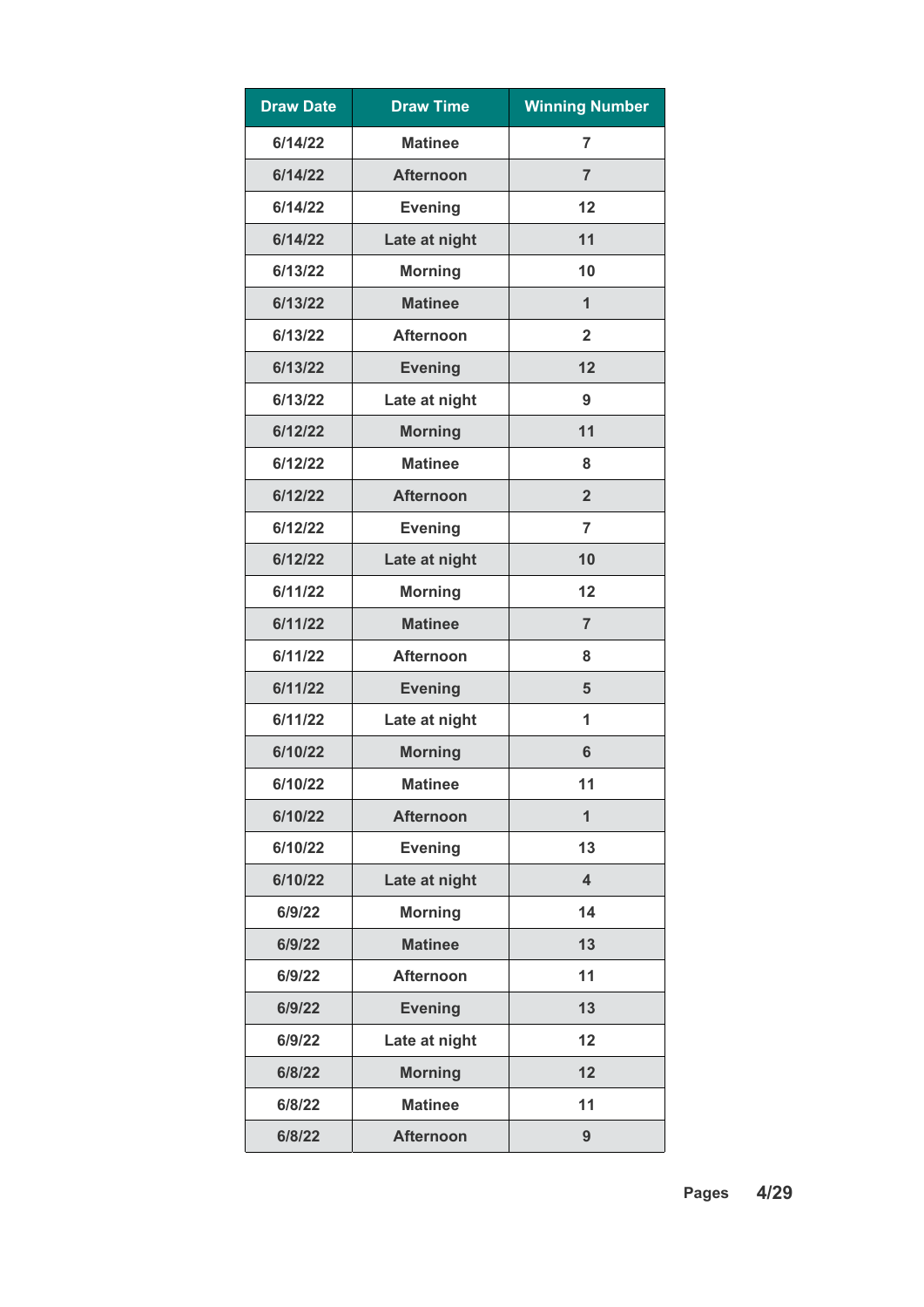| <b>Draw Date</b> | <b>Draw Time</b> | <b>Winning Number</b>   |
|------------------|------------------|-------------------------|
| 6/8/22           | <b>Evening</b>   | 9                       |
| 6/8/22           | Late at night    | $\overline{\mathbf{4}}$ |
| 6/7/22           | <b>Morning</b>   | 9                       |
| 6/7/22           | <b>Matinee</b>   | 14                      |
| 6/7/22           | <b>Afternoon</b> | 14                      |
| 6/7/22           | <b>Evening</b>   | 15                      |
| 6/7/22           | Late at night    | 3                       |
| 6/6/22           | <b>Morning</b>   | 8                       |
| 6/6/22           | <b>Matinee</b>   | 8                       |
| 6/6/22           | <b>Afternoon</b> | $\overline{7}$          |
| 6/6/22           | <b>Evening</b>   | 14                      |
| 6/6/22           | Late at night    | $6\phantom{1}6$         |
| 6/5/22           | <b>Morning</b>   | 15                      |
| 6/5/22           | <b>Matinee</b>   | $\mathbf{1}$            |
| 6/5/22           | <b>Afternoon</b> | 13                      |
| 6/5/22           | <b>Evening</b>   | 13                      |
| 6/5/22           | Late at night    | 15                      |
| 6/4/22           | <b>Morning</b>   | 12                      |
| 6/4/22           | <b>Matinee</b>   | 3                       |
| 6/4/22           | <b>Afternoon</b> | 10                      |
| 6/4/22           | <b>Evening</b>   | 9                       |
| 6/4/22           | Late at night    | $\overline{2}$          |
| 6/3/22           | <b>Morning</b>   | $\overline{2}$          |
| 6/3/22           | <b>Matinee</b>   | 14                      |
| 6/3/22           | <b>Afternoon</b> | 11                      |
| 6/3/22           | <b>Evening</b>   | $6\phantom{1}6$         |
| 6/3/22           | Late at night    | 8                       |
| 6/2/22           | <b>Morning</b>   | $\overline{1}$          |
| 6/2/22           | <b>Matinee</b>   | 3                       |
| 6/2/22           | <b>Afternoon</b> | 13                      |
| 6/2/22           | <b>Evening</b>   | $\overline{7}$          |
| 6/2/22           | Late at night    | 9                       |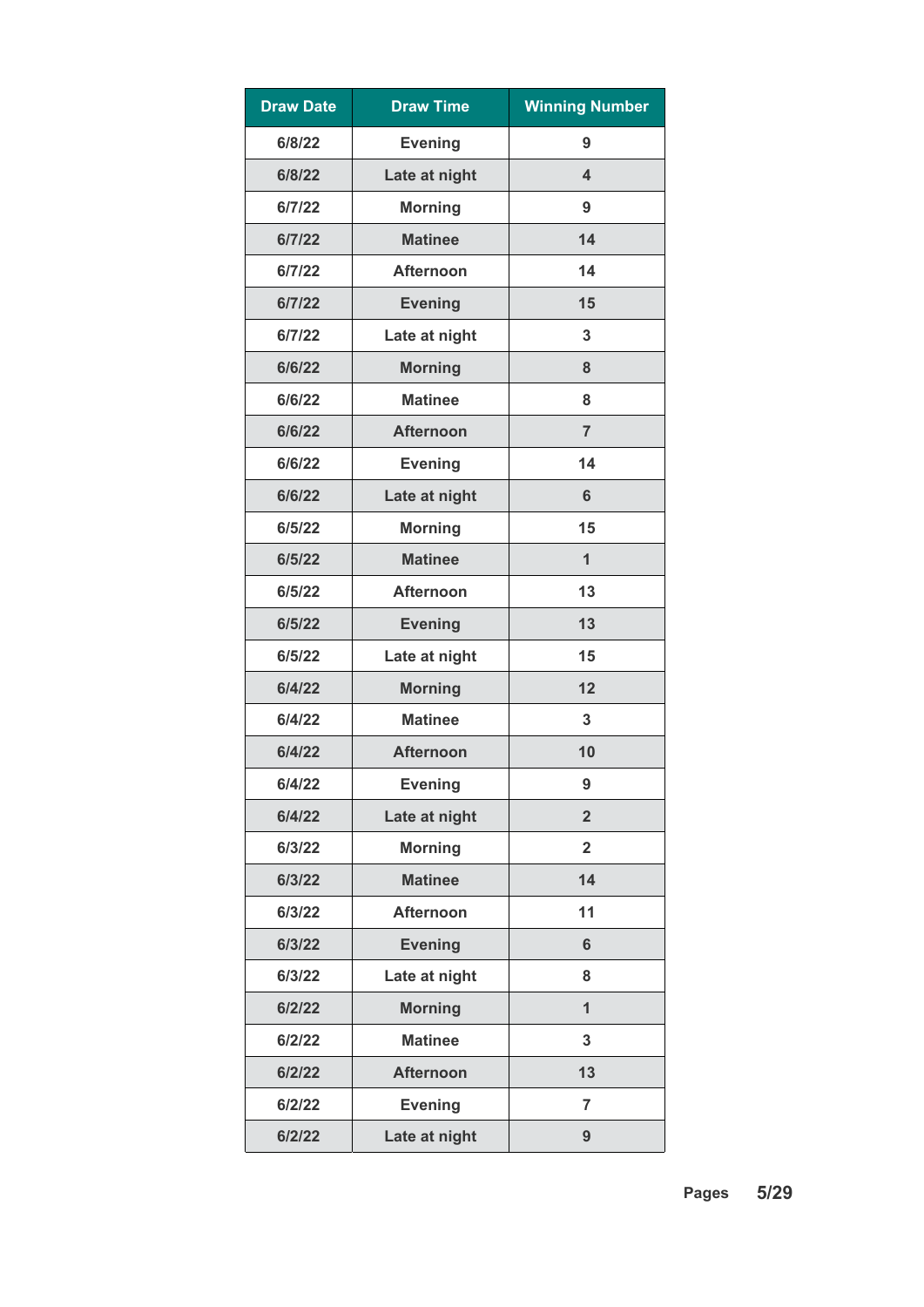| <b>Draw Date</b> | <b>Draw Time</b> | <b>Winning Number</b>   |
|------------------|------------------|-------------------------|
| 6/1/22           | <b>Morning</b>   | 8                       |
| 6/1/22           | <b>Matinee</b>   | 3                       |
| 6/1/22           | <b>Afternoon</b> | 10                      |
| 6/1/22           | <b>Evening</b>   | 13                      |
| 6/1/22           | Late at night    | 3                       |
| 5/31/22          | <b>Morning</b>   | $\mathbf{1}$            |
| 5/31/22          | <b>Matinee</b>   | 5                       |
| 5/31/22          | <b>Afternoon</b> | 12                      |
| 5/31/22          | <b>Evening</b>   | 15                      |
| 5/31/22          | Late at night    | 12                      |
| 5/30/22          | <b>Morning</b>   | 11                      |
| 5/30/22          | <b>Matinee</b>   | $\mathbf{1}$            |
| 5/30/22          | <b>Afternoon</b> | 3                       |
| 5/30/22          | <b>Evening</b>   | 6                       |
| 5/30/22          | Late at night    | 15                      |
| 5/29/22          | <b>Morning</b>   | 14                      |
| 5/29/22          | <b>Matinee</b>   | 10                      |
| 5/29/22          | <b>Afternoon</b> | $\mathbf{1}$            |
| 5/29/22          | <b>Evening</b>   | 11                      |
| 5/29/22          | Late at night    | 6                       |
| 5/28/22          | <b>Morning</b>   | 8                       |
| 5/28/22          | <b>Matinee</b>   | 3                       |
| 5/28/22          | <b>Afternoon</b> | 14                      |
| 5/28/22          | <b>Evening</b>   | 15                      |
| 5/28/22          | Late at night    | 1                       |
| 5/27/22          | <b>Morning</b>   | $\overline{\mathbf{4}}$ |
| 5/27/22          | <b>Matinee</b>   | 1                       |
| 5/27/22          | <b>Afternoon</b> | 9                       |
| 5/27/22          | <b>Evening</b>   | 3                       |
| 5/27/22          | Late at night    | $\overline{7}$          |
| 5/26/22          | <b>Morning</b>   | 5                       |
| 5/26/22          | <b>Matinee</b>   | 6                       |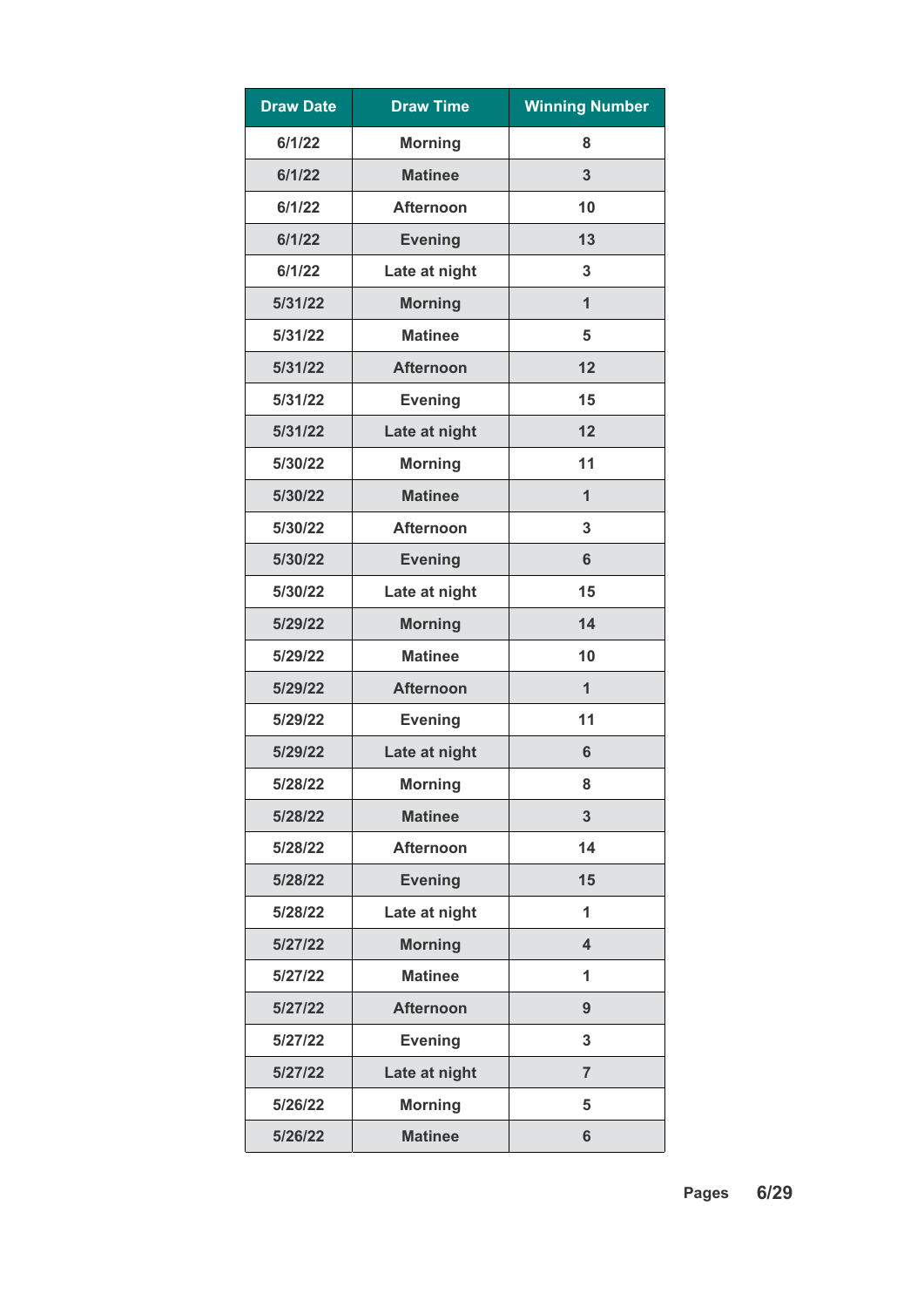| <b>Draw Date</b> | <b>Draw Time</b> | <b>Winning Number</b> |
|------------------|------------------|-----------------------|
| 5/26/22          | <b>Afternoon</b> | 9                     |
| 5/26/22          | <b>Evening</b>   | 10                    |
| 5/26/22          | Late at night    | 5                     |
| 5/25/22          | <b>Morning</b>   | $\overline{7}$        |
| 5/25/22          | <b>Matinee</b>   | 4                     |
| 5/25/22          | <b>Afternoon</b> | 5                     |
| 5/25/22          | <b>Evening</b>   | 10                    |
| 5/25/22          | Late at night    | 13                    |
| 5/24/22          | <b>Morning</b>   | 3                     |
| 5/24/22          | <b>Matinee</b>   | $\overline{1}$        |
| 5/24/22          | <b>Afternoon</b> | 6                     |
| 5/24/22          | <b>Evening</b>   | 8                     |
| 5/24/22          | Late at night    | 12                    |
| 5/23/22          | <b>Morning</b>   | 13                    |
| 5/23/22          | <b>Matinee</b>   | 13                    |
| 5/23/22          | <b>Afternoon</b> | 3                     |
| 5/23/22          | <b>Evening</b>   | 6                     |
| 5/23/22          | Late at night    | 10                    |
| 5/22/22          | <b>Morning</b>   | 11                    |
| 5/22/22          | <b>Matinee</b>   | 13                    |
| 5/22/22          | <b>Afternoon</b> | 8                     |
| 5/22/22          | <b>Evening</b>   | 8                     |
| 5/22/22          | Late at night    | 1                     |
| 5/21/22          | <b>Morning</b>   | 4                     |
| 5/21/22          | <b>Matinee</b>   | 6                     |
| 5/21/22          | <b>Afternoon</b> | $\overline{2}$        |
| 5/21/22          | <b>Evening</b>   | $\overline{7}$        |
| 5/21/22          | Late at night    | $\overline{1}$        |
| 5/20/22          | <b>Morning</b>   | 13                    |
| 5/20/22          | <b>Matinee</b>   | 3                     |
| 5/20/22          | <b>Afternoon</b> | 1                     |
| 5/20/22          | <b>Evening</b>   | 13                    |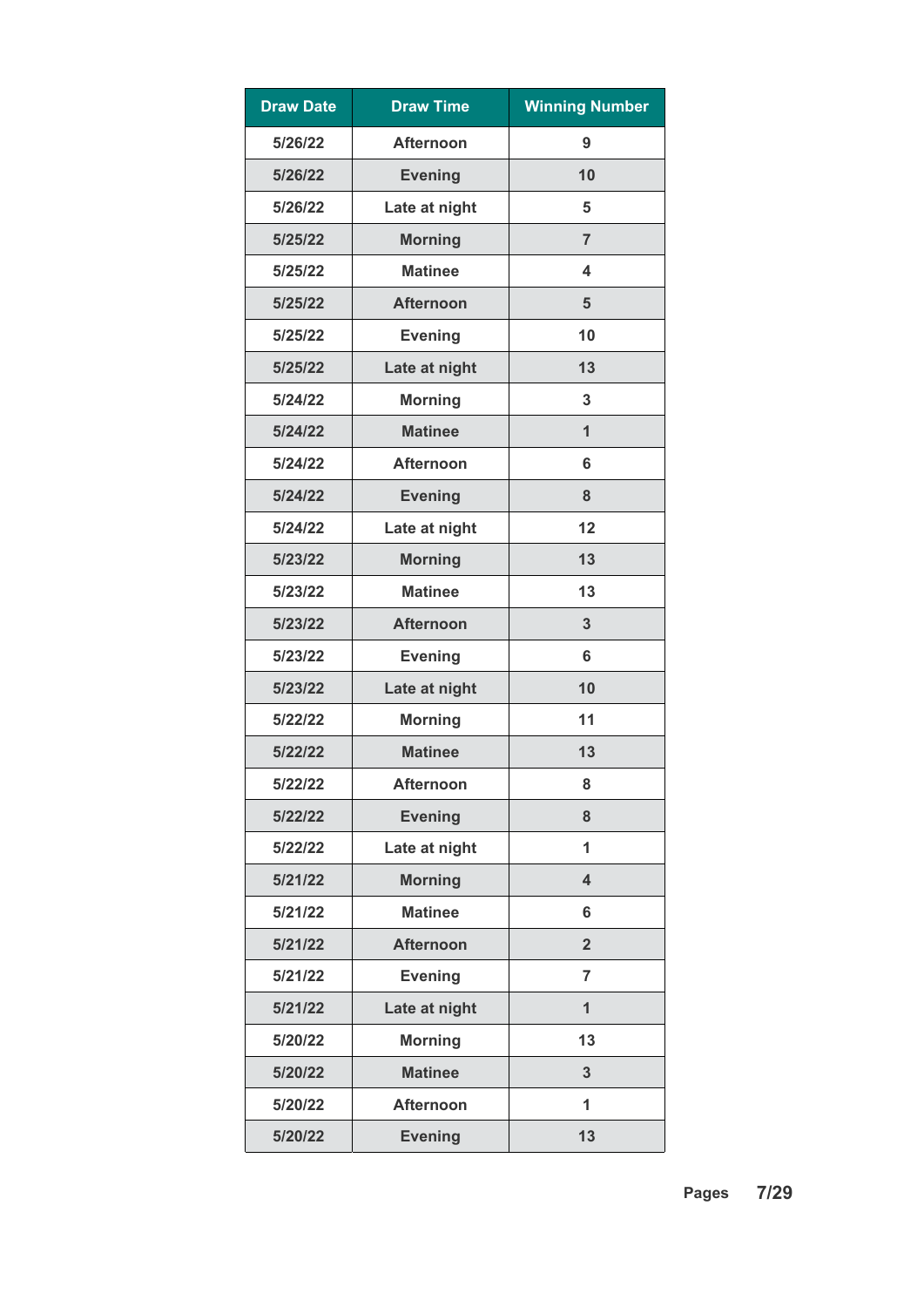| <b>Draw Date</b> | <b>Draw Time</b> | <b>Winning Number</b>   |
|------------------|------------------|-------------------------|
| 5/20/22          | Late at night    | 7                       |
| 5/19/22          | <b>Morning</b>   | 5                       |
| 5/19/22          | <b>Matinee</b>   | 8                       |
| 5/19/22          | <b>Afternoon</b> | 15                      |
| 5/19/22          | <b>Evening</b>   | 15                      |
| 5/19/22          | Late at night    | 9                       |
| 5/18/22          | <b>Morning</b>   | 15                      |
| 5/18/22          | <b>Matinee</b>   | 5                       |
| 5/18/22          | <b>Afternoon</b> | 14                      |
| 5/18/22          | <b>Evening</b>   | 14                      |
| 5/18/22          | Late at night    | 12                      |
| 5/17/22          | <b>Morning</b>   | 11                      |
| 5/17/22          | <b>Matinee</b>   | 11                      |
| 5/17/22          | <b>Afternoon</b> | 12                      |
| 5/17/22          | <b>Evening</b>   | $\overline{2}$          |
| 5/17/22          | Late at night    | 14                      |
| 5/16/22          | <b>Morning</b>   | 3                       |
| 5/16/22          | <b>Matinee</b>   | $\overline{2}$          |
| 5/16/22          | <b>Afternoon</b> | $\overline{2}$          |
| 5/16/22          | <b>Evening</b>   | 1                       |
| 5/16/22          | Late at night    | 6                       |
| 5/15/22          | <b>Morning</b>   | 11                      |
| 5/15/22          | <b>Matinee</b>   | 10                      |
| 5/15/22          | <b>Afternoon</b> | 6                       |
| 5/15/22          | <b>Evening</b>   | $\overline{2}$          |
| 5/15/22          | Late at night    | $\overline{2}$          |
| 5/14/22          | <b>Morning</b>   | $\overline{\mathbf{2}}$ |
| 5/14/22          | <b>Matinee</b>   | 12                      |
| 5/14/22          | <b>Afternoon</b> | 5                       |
| 5/14/22          | <b>Evening</b>   | $\overline{2}$          |
| 5/14/22          | Late at night    | 1                       |
| 5/13/22          | <b>Morning</b>   | $6\phantom{a}$          |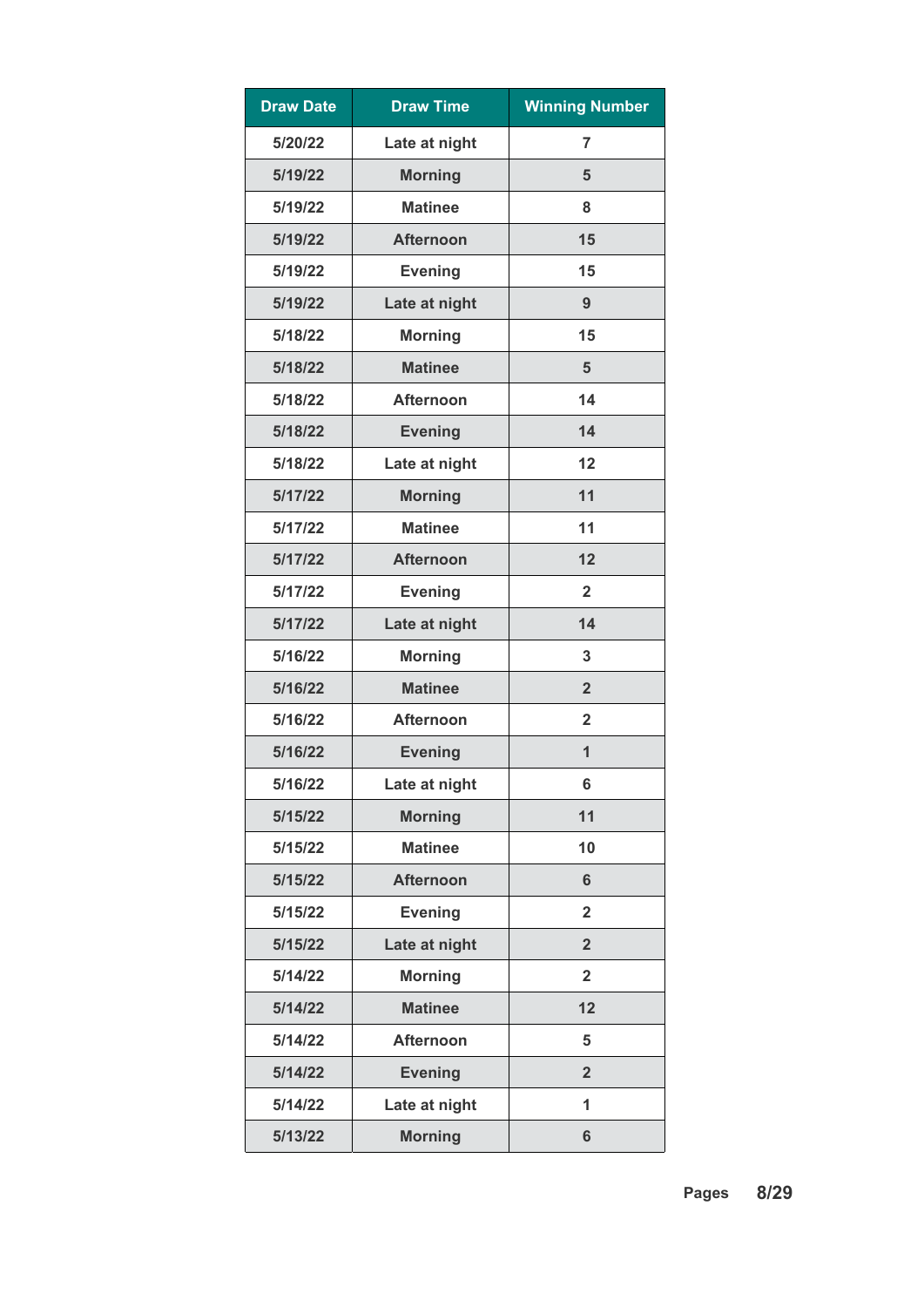| <b>Draw Date</b> | <b>Draw Time</b> | <b>Winning Number</b>   |
|------------------|------------------|-------------------------|
| 5/13/22          | <b>Matinee</b>   | $\overline{7}$          |
| 5/13/22          | <b>Afternoon</b> | 8                       |
| 5/13/22          | <b>Evening</b>   | 12                      |
| 5/13/22          | Late at night    | 11                      |
| 5/12/22          | <b>Morning</b>   | 14                      |
| 5/12/22          | <b>Matinee</b>   | $\overline{7}$          |
| 5/12/22          | <b>Afternoon</b> | 8                       |
| 5/12/22          | <b>Evening</b>   | $\overline{7}$          |
| 5/12/22          | Late at night    | $\overline{2}$          |
| 5/11/22          | <b>Morning</b>   | 10                      |
| 5/11/22          | <b>Matinee</b>   | 13                      |
| 5/11/22          | <b>Afternoon</b> | $\overline{2}$          |
| 5/11/22          | <b>Evening</b>   | 13                      |
| 5/11/22          | Late at night    | $\overline{7}$          |
| 5/10/22          | <b>Morning</b>   | $\overline{2}$          |
| 5/10/22          | <b>Matinee</b>   | $\overline{2}$          |
| 5/10/22          | <b>Afternoon</b> | 11                      |
| 5/10/22          | <b>Evening</b>   | 9                       |
| 5/10/22          | Late at night    | 13                      |
| 5/9/22           | <b>Morning</b>   | 9                       |
| 5/9/22           | <b>Matinee</b>   | 4                       |
| 5/9/22           | <b>Afternoon</b> | $\overline{2}$          |
| 5/9/22           | <b>Evening</b>   | $\overline{7}$          |
| 5/9/22           | Late at night    | 12                      |
| 5/8/22           | <b>Morning</b>   | 15                      |
| 5/8/22           | <b>Matinee</b>   | 3                       |
| 5/8/22           | <b>Afternoon</b> | $\overline{\mathbf{4}}$ |
| 5/8/22           | <b>Evening</b>   | 10                      |
| 5/8/22           | Late at night    | 10                      |
| 5/7/22           | <b>Morning</b>   | 12                      |
| 5/7/22           | <b>Matinee</b>   | 10                      |
| 5/7/22           | <b>Afternoon</b> | 1                       |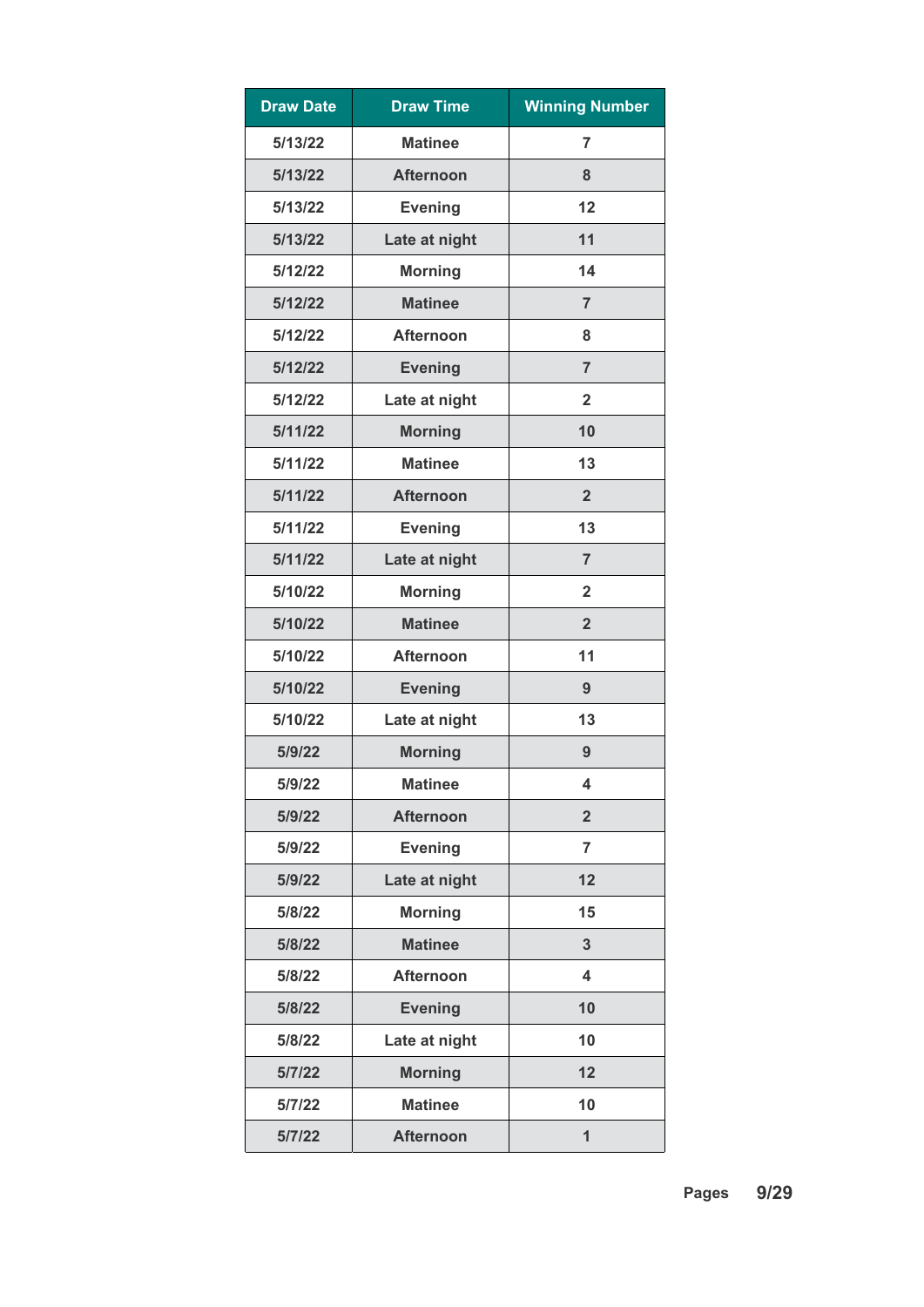| <b>Draw Date</b> | <b>Draw Time</b> | <b>Winning Number</b> |
|------------------|------------------|-----------------------|
| 5/7/22           | <b>Evening</b>   | 3                     |
| 5/7/22           | Late at night    | 9                     |
| 5/6/22           | <b>Morning</b>   | 8                     |
| 5/6/22           | <b>Matinee</b>   | 13                    |
| 5/6/22           | <b>Afternoon</b> | 12                    |
| 5/6/22           | <b>Evening</b>   | 15                    |
| 5/6/22           | Late at night    | 8                     |
| 5/5/22           | <b>Morning</b>   | 5                     |
| 5/5/22           | <b>Matinee</b>   | 9                     |
| 5/5/22           | <b>Afternoon</b> | 4                     |
| 5/5/22           | <b>Evening</b>   | 10                    |
| 5/5/22           | Late at night    | $\mathbf{1}$          |
| 5/4/22           | <b>Morning</b>   | 10                    |
| 5/4/22           | <b>Matinee</b>   | 1                     |
| 5/4/22           | <b>Afternoon</b> | 5                     |
| 5/4/22           | <b>Evening</b>   | 15                    |
| 5/4/22           | Late at night    | 15                    |
| 5/3/22           | <b>Morning</b>   | 6                     |
| 5/3/22           | <b>Matinee</b>   | 4                     |
| 5/3/22           | <b>Afternoon</b> | 3                     |
| 5/3/22           | <b>Evening</b>   | 10                    |
| 5/3/22           | Late at night    | $\overline{7}$        |
| 5/2/22           | <b>Morning</b>   | 11                    |
| 5/2/22           | <b>Matinee</b>   | $\overline{3}$        |
| 5/2/22           | <b>Afternoon</b> | 12                    |
| 5/2/22           | <b>Evening</b>   | $6\phantom{a}$        |
| 5/2/22           | Late at night    | 4                     |
| 5/1/22           | <b>Morning</b>   | 15                    |
| 5/1/22           | <b>Matinee</b>   | 12                    |
| 5/1/22           | <b>Afternoon</b> | $\overline{7}$        |
| 5/1/22           | <b>Evening</b>   | 15                    |
| 5/1/22           | Late at night    | 9                     |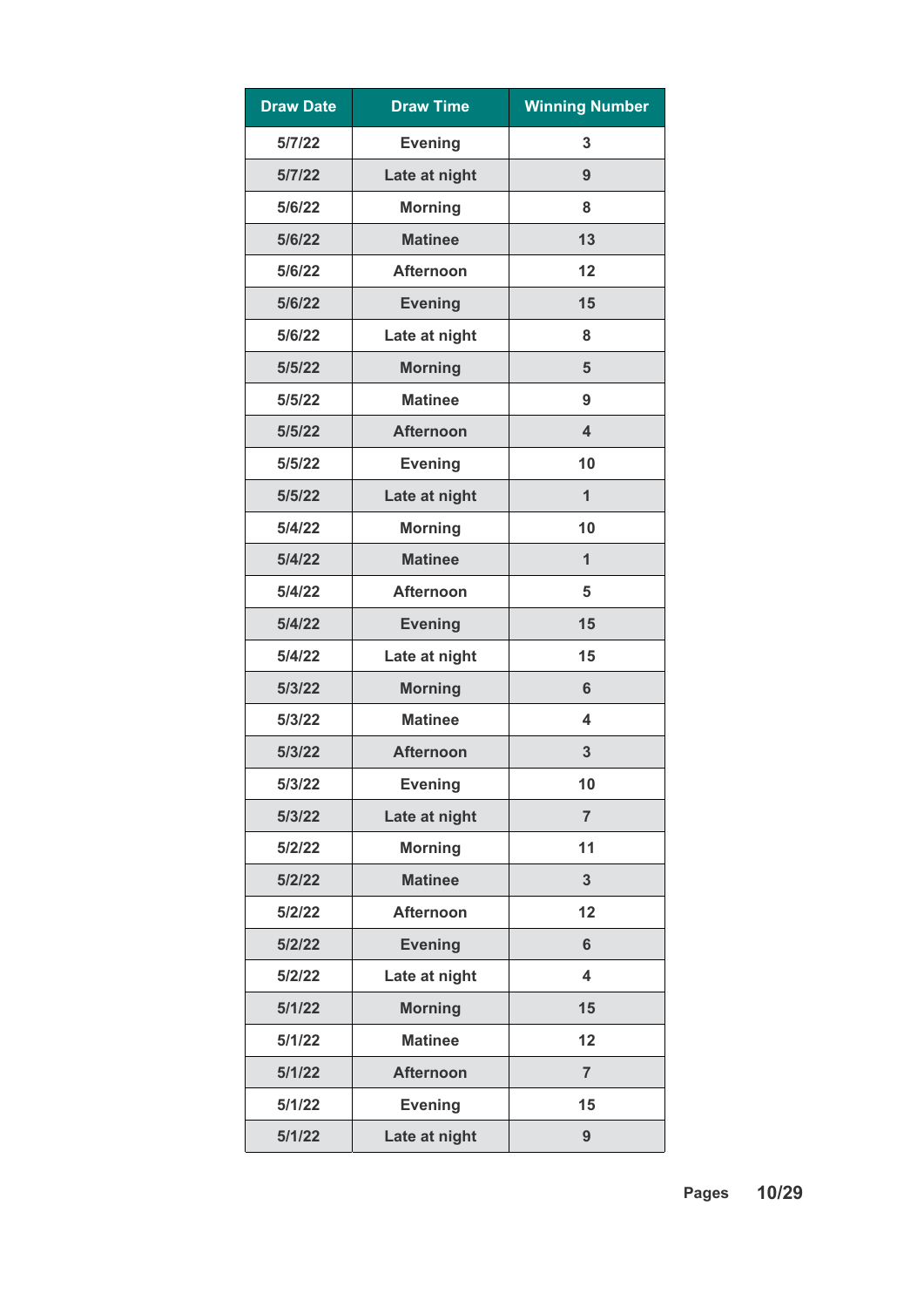| <b>Draw Date</b> | <b>Draw Time</b> | <b>Winning Number</b>   |
|------------------|------------------|-------------------------|
| 4/30/22          | <b>Morning</b>   | 13                      |
| 4/30/22          | <b>Matinee</b>   | 5                       |
| 4/30/22          | <b>Afternoon</b> | 1                       |
| 4/30/22          | <b>Evening</b>   | $\mathbf{1}$            |
| 4/30/22          | Late at night    | 14                      |
| 4/29/22          | <b>Morning</b>   | 1                       |
| 4/29/22          | <b>Matinee</b>   | 1                       |
| 4/29/22          | <b>Afternoon</b> | 12                      |
| 4/29/22          | <b>Evening</b>   | 6                       |
| 4/29/22          | Late at night    | 3                       |
| 4/28/22          | <b>Morning</b>   | 15                      |
| 4/28/22          | <b>Matinee</b>   | $\overline{\mathbf{4}}$ |
| 4/28/22          | <b>Afternoon</b> | 10                      |
| 4/28/22          | <b>Evening</b>   | 14                      |
| 4/28/22          | Late at night    | 5                       |
| 4/27/22          | <b>Morning</b>   | $\overline{\mathbf{4}}$ |
| 4/27/22          | <b>Matinee</b>   | 5                       |
| 4/27/22          | <b>Afternoon</b> | 3                       |
| 4/27/22          | <b>Evening</b>   | 11                      |
| 4/27/22          | Late at night    | 10                      |
| 4/26/22          | <b>Morning</b>   | 12                      |
| 4/26/22          | <b>Matinee</b>   | $\overline{2}$          |
| 4/26/22          | <b>Afternoon</b> | $\overline{\mathbf{2}}$ |
| 4/26/22          | <b>Evening</b>   | $6\phantom{1}$          |
| 4/26/22          | Late at night    | 9                       |
| 4/25/22          | <b>Morning</b>   | $\overline{2}$          |
| 4/25/22          | <b>Matinee</b>   | $\overline{7}$          |
| 4/25/22          | <b>Afternoon</b> | 8                       |
| 4/25/22          | <b>Evening</b>   | 15                      |
| 4/25/22          | Late at night    | 13                      |
| 4/24/22          | <b>Morning</b>   | 8                       |
| 4/24/22          | <b>Matinee</b>   | 13                      |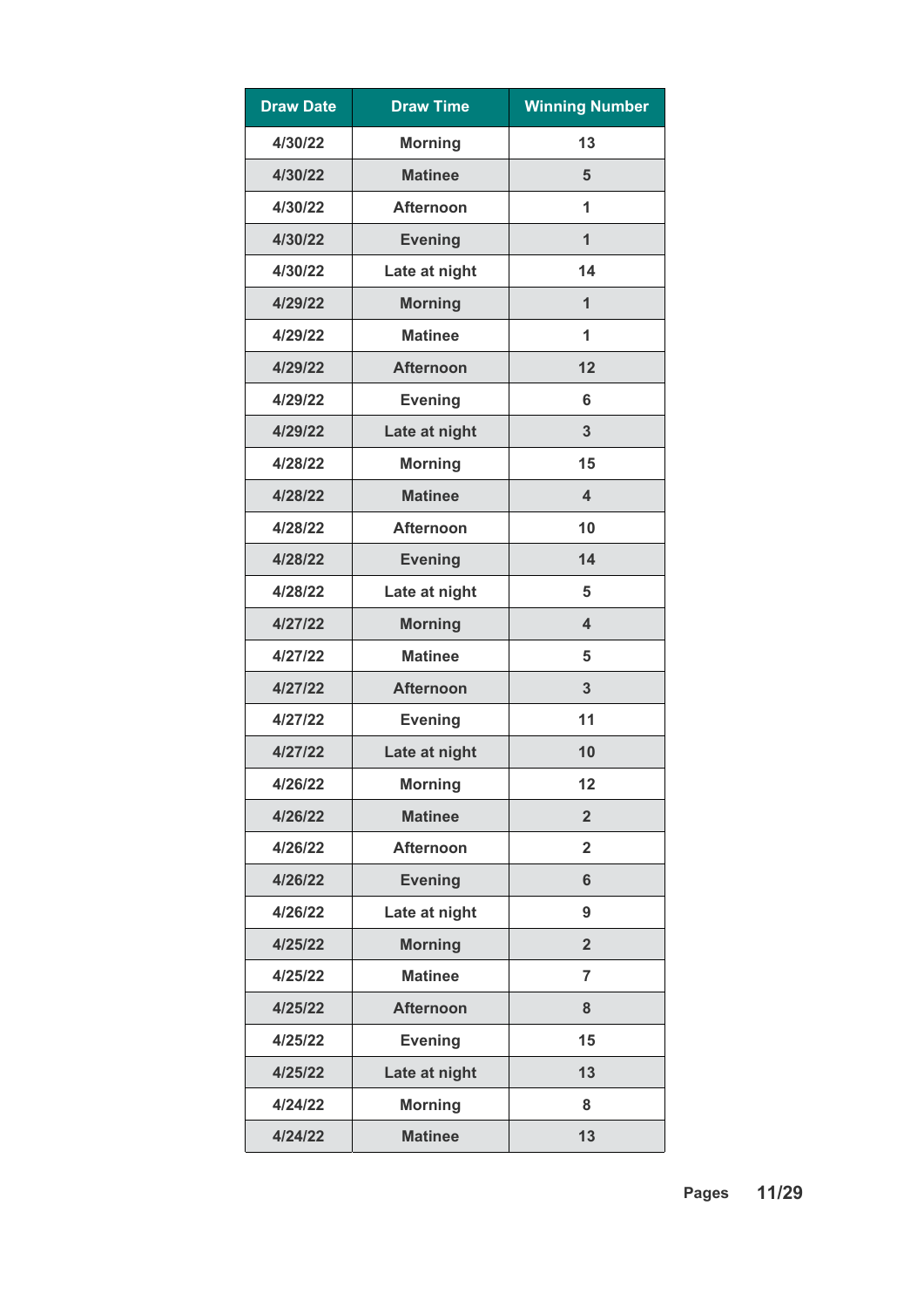| <b>Draw Date</b> | <b>Draw Time</b> | <b>Winning Number</b> |
|------------------|------------------|-----------------------|
| 4/24/22          | <b>Afternoon</b> | 1                     |
| 4/24/22          | <b>Evening</b>   | $\overline{7}$        |
| 4/24/22          | Late at night    | 10                    |
| 4/23/22          | <b>Morning</b>   | 4                     |
| 4/23/22          | <b>Matinee</b>   | 15                    |
| 4/23/22          | <b>Afternoon</b> | 12                    |
| 4/23/22          | <b>Evening</b>   | 4                     |
| 4/23/22          | Late at night    | 3                     |
| 4/22/22          | <b>Morning</b>   | 14                    |
| 4/22/22          | <b>Matinee</b>   | 5                     |
| 4/22/22          | <b>Afternoon</b> | 4                     |
| 4/22/22          | <b>Evening</b>   | $\overline{7}$        |
| 4/22/22          | Late at night    | 1                     |
| 4/21/22          | <b>Morning</b>   | 15                    |
| 4/21/22          | <b>Matinee</b>   | 15                    |
| 4/21/22          | <b>Afternoon</b> | 13                    |
| 4/21/22          | <b>Evening</b>   | $\mathbf{2}$          |
| 4/21/22          | Late at night    | $\mathbf{1}$          |
| 4/20/22          | <b>Morning</b>   | 12                    |
| 4/20/22          | <b>Matinee</b>   | 13                    |
| 4/20/22          | <b>Afternoon</b> | 11                    |
| 4/20/22          | <b>Evening</b>   | 4                     |
| 4/20/22          | Late at night    | 9                     |
| 4/19/22          | <b>Morning</b>   | $\overline{1}$        |
| 4/19/22          | <b>Matinee</b>   | 3                     |
| 4/19/22          | <b>Afternoon</b> | 3                     |
| 4/19/22          | <b>Evening</b>   | $\overline{2}$        |
| 4/19/22          | Late at night    | $\overline{7}$        |
| 4/18/22          | <b>Morning</b>   | 5                     |
| 4/18/22          | <b>Matinee</b>   | 11                    |
| 4/18/22          | <b>Afternoon</b> | 13                    |
| 4/18/22          | <b>Evening</b>   | 13                    |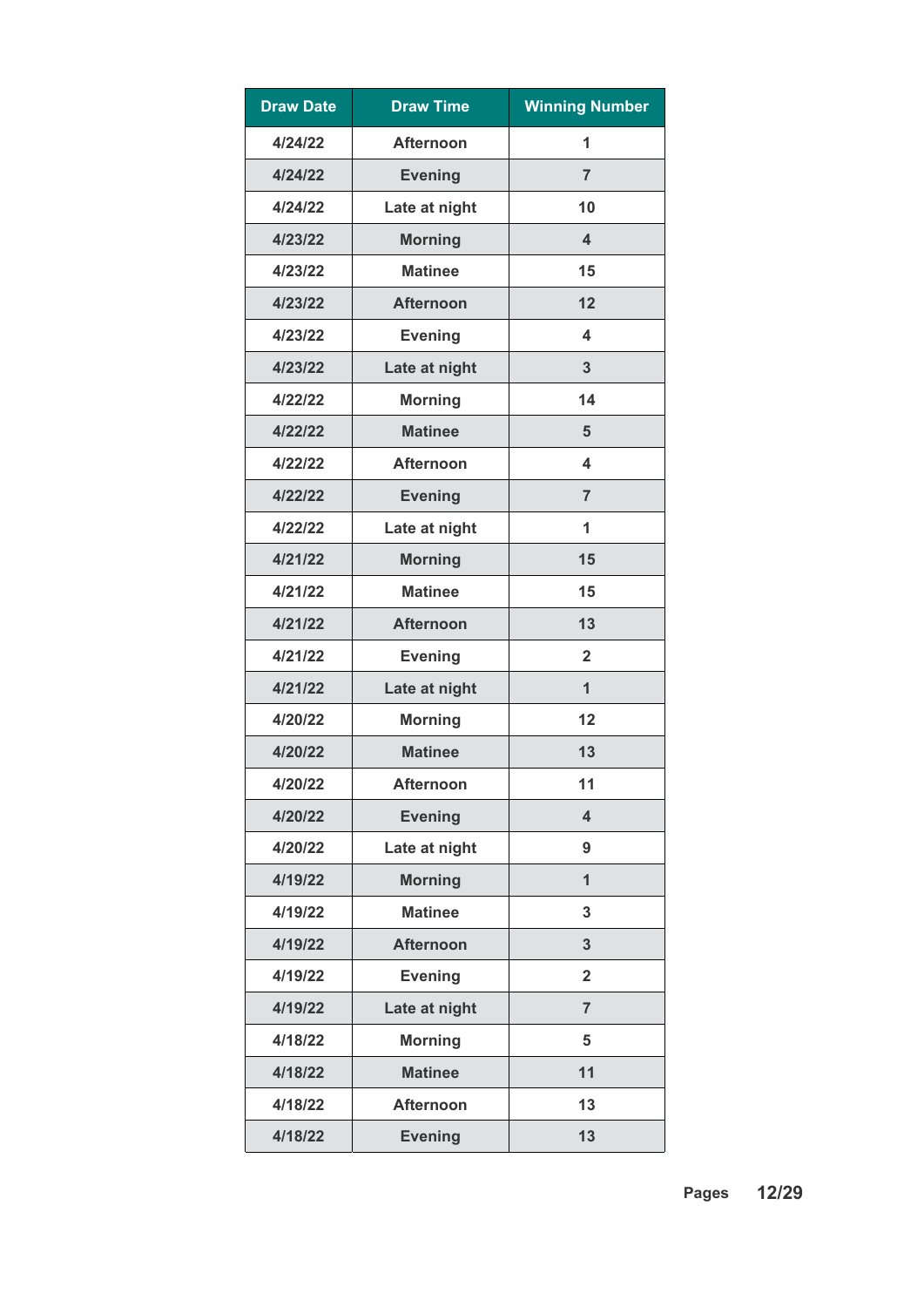| <b>Draw Date</b> | <b>Draw Time</b> | <b>Winning Number</b>   |
|------------------|------------------|-------------------------|
| 4/18/22          | Late at night    | 11                      |
| 4/17/22          | <b>Morning</b>   | 1                       |
| 4/17/22          | <b>Matinee</b>   | 4                       |
| 4/17/22          | <b>Afternoon</b> | 12                      |
| 4/17/22          | <b>Evening</b>   | 10                      |
| 4/17/22          | Late at night    | $\overline{2}$          |
| 4/16/22          | <b>Morning</b>   | 12                      |
| 4/16/22          | <b>Matinee</b>   | 6                       |
| 4/16/22          | <b>Afternoon</b> | 1                       |
| 4/16/22          | <b>Evening</b>   | 11                      |
| 4/16/22          | Late at night    | $\overline{2}$          |
| 4/15/22          | <b>Morning</b>   | 5                       |
| 4/15/22          | <b>Matinee</b>   | 6                       |
| 4/15/22          | <b>Afternoon</b> | 12                      |
| 4/15/22          | <b>Evening</b>   | 13                      |
| 4/15/22          | Late at night    | 10                      |
| 4/14/22          | <b>Morning</b>   | 5                       |
| 4/14/22          | <b>Matinee</b>   | 4                       |
| 4/14/22          | <b>Afternoon</b> | 5                       |
| 4/14/22          | <b>Evening</b>   | $\overline{\mathbf{4}}$ |
| 4/14/22          | Late at night    | 13                      |
| 4/13/22          | <b>Morning</b>   | 9                       |
| 4/13/22          | <b>Matinee</b>   | 5                       |
| 4/13/22          | <b>Afternoon</b> | 3                       |
| 4/13/22          | <b>Evening</b>   | 14                      |
| 4/13/22          | Late at night    | 9                       |
| 4/12/22          | <b>Morning</b>   | 4                       |
| 4/12/22          | <b>Matinee</b>   | 12                      |
| 4/12/22          | <b>Afternoon</b> | 9                       |
| 4/12/22          | <b>Evening</b>   | 10                      |
| 4/12/22          | Late at night    | 8                       |
| 4/11/22          | <b>Morning</b>   | 12                      |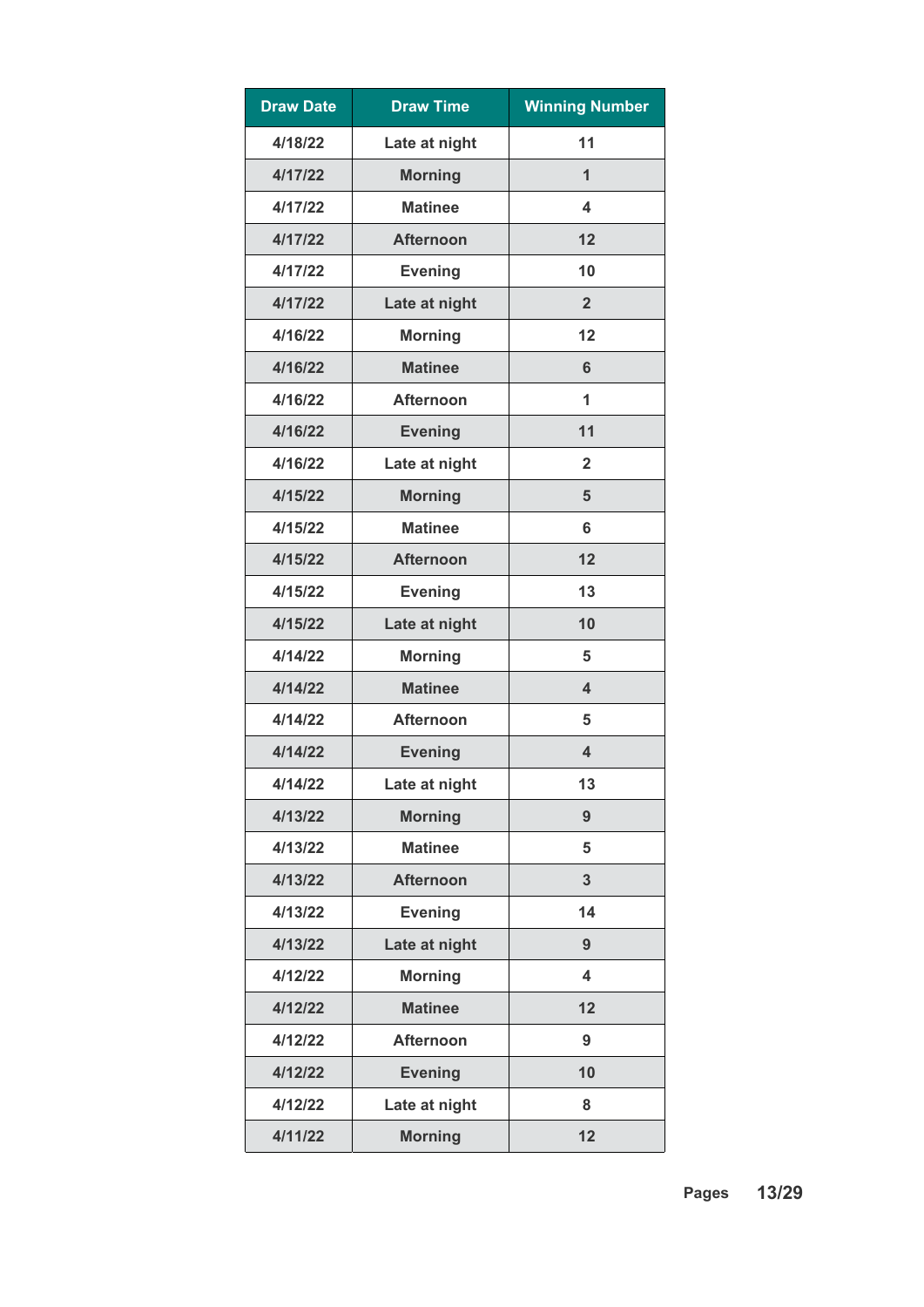| <b>Draw Date</b> | <b>Draw Time</b> | <b>Winning Number</b>   |
|------------------|------------------|-------------------------|
| 4/11/22          | <b>Matinee</b>   | 14                      |
| 4/11/22          | <b>Afternoon</b> | 9                       |
| 4/11/22          | <b>Evening</b>   | 1                       |
| 4/11/22          | Late at night    | 11                      |
| 4/10/22          | <b>Morning</b>   | 9                       |
| 4/10/22          | <b>Matinee</b>   | 11                      |
| 4/10/22          | <b>Afternoon</b> | 3                       |
| 4/10/22          | <b>Evening</b>   | 10                      |
| 4/10/22          | Late at night    | 10                      |
| 4/9/22           | <b>Morning</b>   | 11                      |
| 4/9/22           | <b>Matinee</b>   | 6                       |
| 4/9/22           | <b>Afternoon</b> | 10                      |
| 4/9/22           | <b>Evening</b>   | 7                       |
| 4/9/22           | Late at night    | 6                       |
| 4/8/22           | <b>Morning</b>   | 8                       |
| 4/8/22           | <b>Matinee</b>   | $\mathbf{1}$            |
| 4/8/22           | <b>Afternoon</b> | 15                      |
| 4/8/22           | <b>Evening</b>   | $\overline{2}$          |
| 4/8/22           | Late at night    | $\overline{7}$          |
| 4/7/22           | <b>Morning</b>   | 6                       |
| 4/7/22           | <b>Matinee</b>   | 6                       |
| 4/7/22           | <b>Afternoon</b> | $\overline{\mathbf{4}}$ |
| 4/7/22           | <b>Evening</b>   | 11                      |
| 4/7/22           | Late at night    | 14                      |
| 4/6/22           | <b>Morning</b>   | 6                       |
| 4/6/22           | <b>Matinee</b>   | $\overline{2}$          |
| 4/6/22           | <b>Afternoon</b> | 1                       |
| 4/6/22           | <b>Evening</b>   | $6\phantom{1}$          |
| 4/6/22           | Late at night    | 10                      |
| 4/5/22           | <b>Morning</b>   | 9                       |
| 4/5/22           | <b>Matinee</b>   | $\overline{2}$          |
| 4/5/22           | <b>Afternoon</b> | 15                      |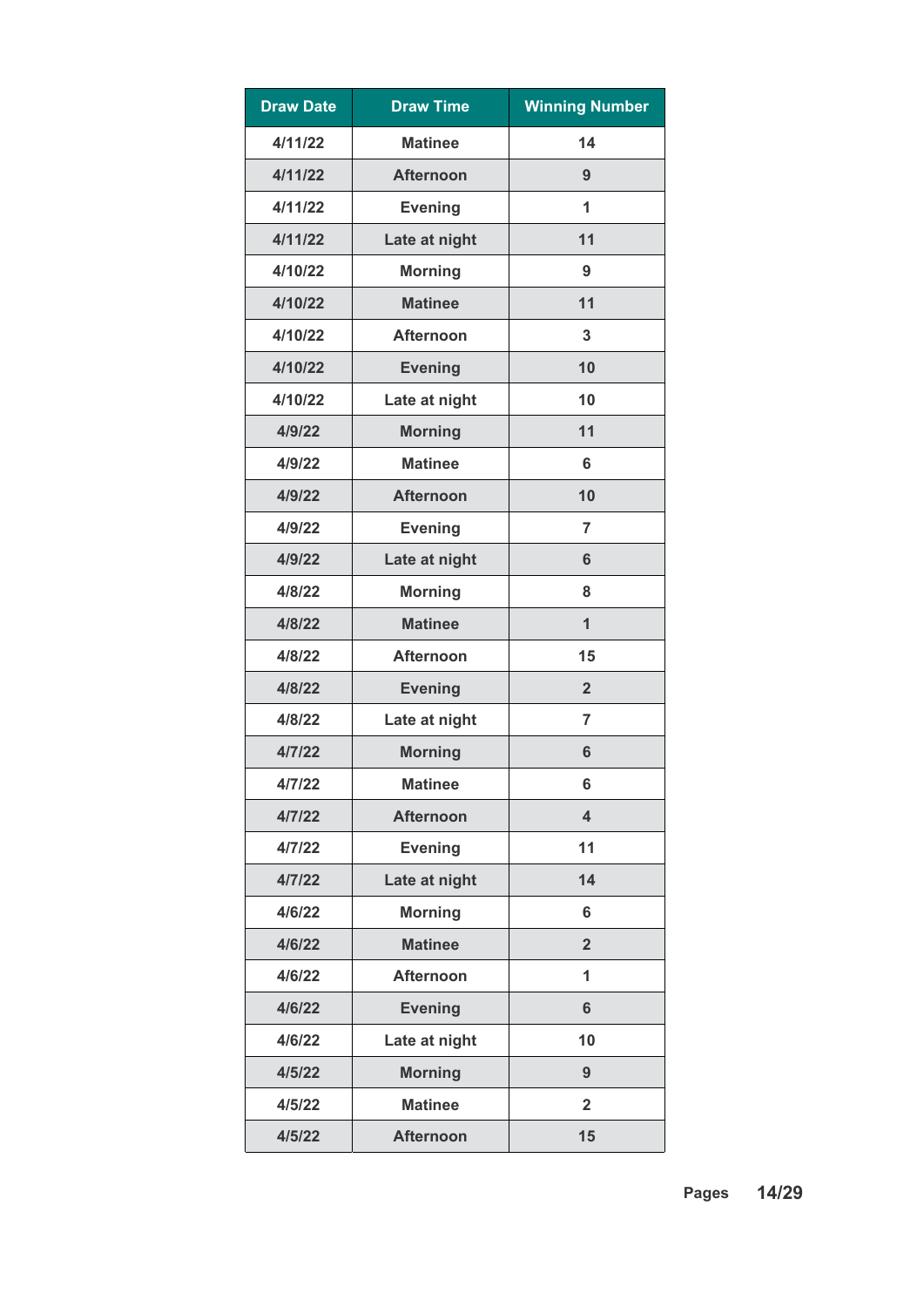| <b>Draw Date</b> | <b>Draw Time</b> | <b>Winning Number</b> |
|------------------|------------------|-----------------------|
| 4/5/22           | <b>Evening</b>   | 8                     |
| 4/5/22           | Late at night    | 6                     |
| 4/4/22           | <b>Morning</b>   | 1                     |
| 4/4/22           | <b>Matinee</b>   | 11                    |
| 4/4/22           | <b>Afternoon</b> | 3                     |
| 4/4/22           | <b>Evening</b>   | 9                     |
| 4/4/22           | Late at night    | 6                     |
| 4/3/22           | <b>Morning</b>   | $6\phantom{1}$        |
| 4/3/22           | <b>Matinee</b>   | 3                     |
| 4/3/22           | <b>Afternoon</b> | 12                    |
| 4/3/22           | <b>Evening</b>   | 14                    |
| 4/3/22           | Late at night    | 5                     |
| 4/2/22           | <b>Morning</b>   | 15                    |
| 4/2/22           | <b>Matinee</b>   | 11                    |
| 4/2/22           | <b>Afternoon</b> | 13                    |
| 4/2/22           | <b>Evening</b>   | $\mathbf{1}$          |
| 4/2/22           | Late at night    | 3                     |
| 4/1/22           | <b>Morning</b>   | 13                    |
| 4/1/22           | <b>Matinee</b>   | 10                    |
| 4/1/22           | <b>Afternoon</b> | $\overline{7}$        |
| 4/1/22           | <b>Evening</b>   | 1                     |
| 4/1/22           | Late at night    | $6\phantom{1}$        |
| 3/31/22          | <b>Morning</b>   | 14                    |
| 3/31/22          | <b>Matinee</b>   | 6                     |
| 3/31/22          | <b>Afternoon</b> | 3                     |
| 3/31/22          | <b>Evening</b>   | $5\phantom{1}$        |
| 3/31/22          | Late at night    | 14                    |
| 3/30/22          | <b>Morning</b>   | 8                     |
| 3/30/22          | <b>Matinee</b>   | 6                     |
| 3/30/22          | <b>Afternoon</b> | 9                     |
| 3/30/22          | <b>Evening</b>   | 10                    |
| 3/30/22          | Late at night    | $\mathbf{3}$          |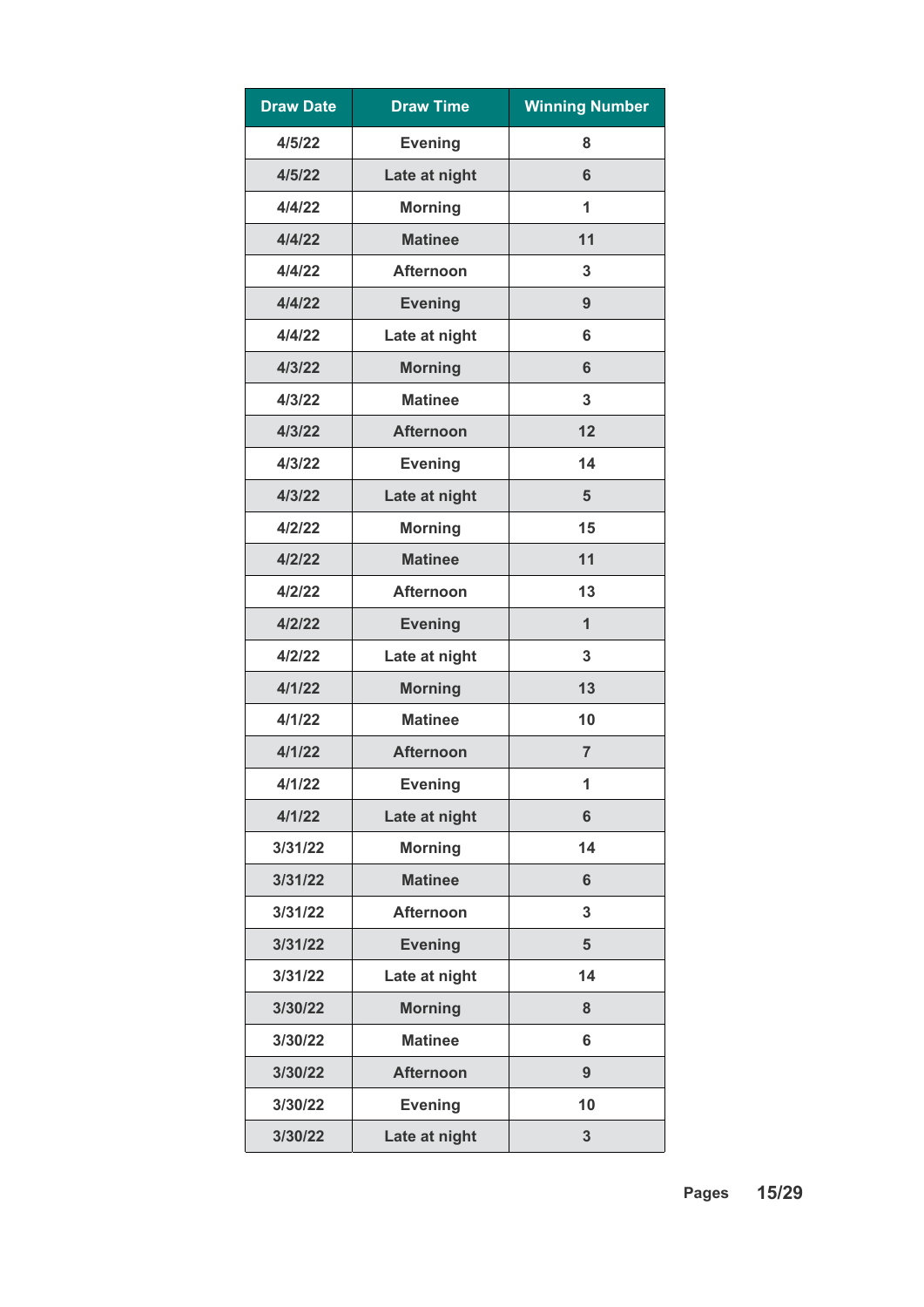| <b>Draw Date</b> | <b>Draw Time</b> | <b>Winning Number</b> |
|------------------|------------------|-----------------------|
| 3/29/22          | <b>Morning</b>   | $\overline{7}$        |
| 3/29/22          | <b>Matinee</b>   | 6                     |
| 3/29/22          | <b>Afternoon</b> | $\overline{7}$        |
| 3/29/22          | <b>Evening</b>   | 5                     |
| 3/29/22          | Late at night    | 6                     |
| 3/28/22          | <b>Morning</b>   | 15                    |
| 3/28/22          | <b>Matinee</b>   | $\overline{2}$        |
| 3/28/22          | <b>Afternoon</b> | 12                    |
| 3/28/22          | <b>Evening</b>   | $\overline{7}$        |
| 3/28/22          | Late at night    | $6\phantom{1}$        |
| 3/27/22          | <b>Morning</b>   | 14                    |
| 3/27/22          | <b>Matinee</b>   | 9                     |
| 3/27/22          | <b>Afternoon</b> | 9                     |
| 3/27/22          | <b>Evening</b>   | $\overline{2}$        |
| 3/27/22          | Late at night    | 1                     |
| 3/26/22          | <b>Morning</b>   | $\overline{7}$        |
| 3/26/22          | <b>Matinee</b>   | 3                     |
| 3/26/22          | <b>Afternoon</b> | 3                     |
| 3/26/22          | <b>Evening</b>   | 12                    |
| 3/26/22          | Late at night    | $\overline{7}$        |
| 3/25/22          | <b>Morning</b>   | 9                     |
| 3/25/22          | <b>Matinee</b>   | 12                    |
| 3/25/22          | <b>Afternoon</b> | 5                     |
| 3/25/22          | <b>Evening</b>   | 12                    |
| 3/25/22          | Late at night    | 3                     |
| 3/24/22          | <b>Morning</b>   | $\mathbf{1}$          |
| 3/24/22          | <b>Matinee</b>   | 8                     |
| 3/24/22          | <b>Afternoon</b> | $\overline{1}$        |
| 3/24/22          | <b>Evening</b>   | 3                     |
| 3/24/22          | Late at night    | 15                    |
| 3/23/22          | <b>Morning</b>   | 12                    |
| 3/23/22          | <b>Matinee</b>   | 5                     |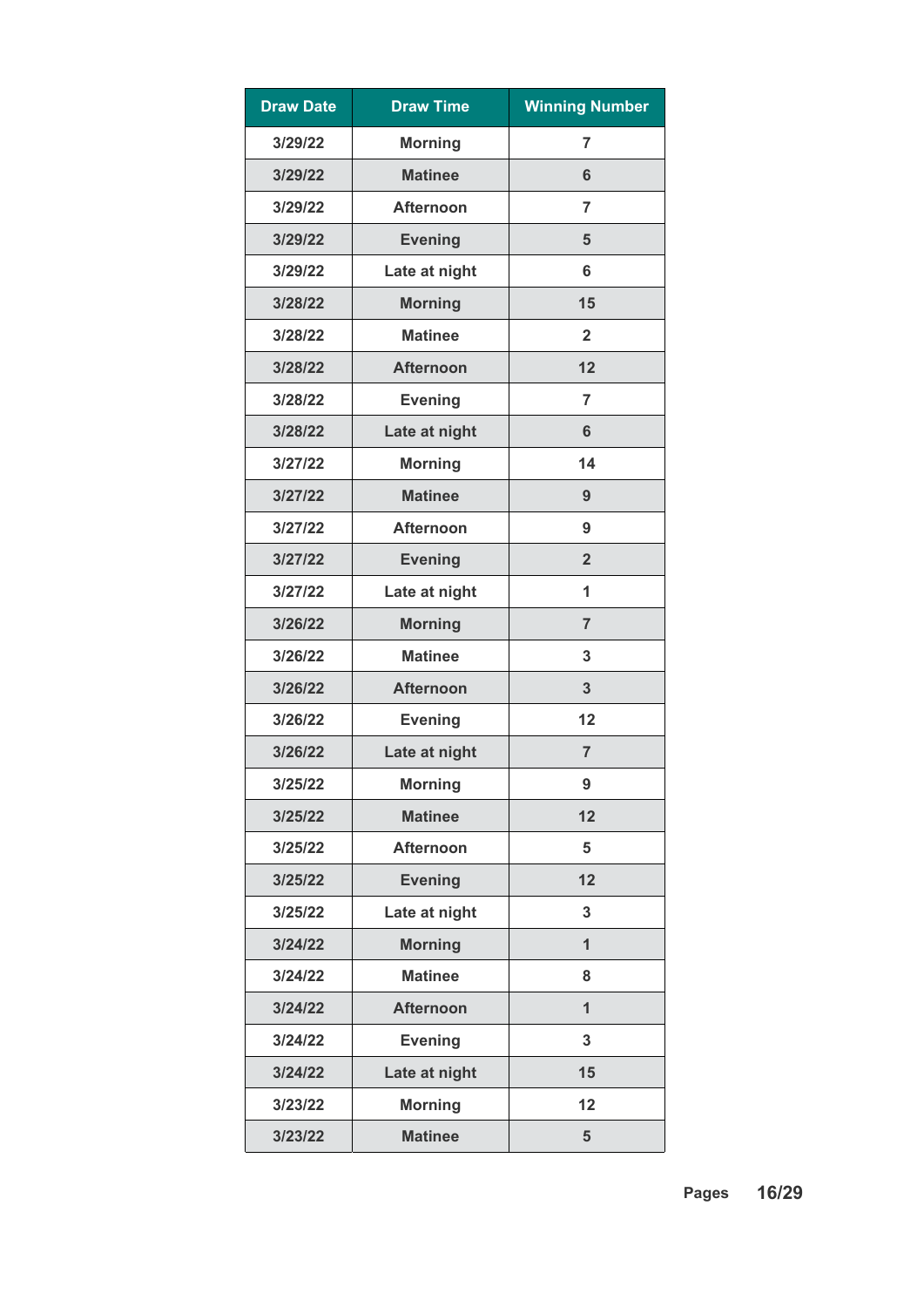| <b>Draw Date</b> | <b>Draw Time</b> | <b>Winning Number</b> |
|------------------|------------------|-----------------------|
| 3/23/22          | <b>Afternoon</b> | 4                     |
| 3/23/22          | <b>Evening</b>   | 4                     |
| 3/23/22          | Late at night    | 9                     |
| 3/22/22          | <b>Morning</b>   | $\overline{7}$        |
| 3/22/22          | <b>Matinee</b>   | 9                     |
| 3/22/22          | <b>Afternoon</b> | $\overline{7}$        |
| 3/22/22          | <b>Evening</b>   | 15                    |
| 3/22/22          | Late at night    | 10                    |
| 3/21/22          | <b>Morning</b>   | 3                     |
| 3/21/22          | <b>Matinee</b>   | $\overline{7}$        |
| 3/21/22          | <b>Afternoon</b> | 10                    |
| 3/21/22          | <b>Evening</b>   | 6                     |
| 3/21/22          | Late at night    | 14                    |
| 3/20/22          | <b>Morning</b>   | $\overline{2}$        |
| 3/20/22          | <b>Matinee</b>   | 8                     |
| 3/20/22          | <b>Afternoon</b> | 14                    |
| 3/20/22          | <b>Evening</b>   | 11                    |
| 3/20/22          | Late at night    | $\mathbf{1}$          |
| 3/19/22          | <b>Morning</b>   | 6                     |
| 3/19/22          | <b>Matinee</b>   | $\overline{7}$        |
| 3/19/22          | <b>Afternoon</b> | 12                    |
| 3/19/22          | <b>Evening</b>   | 3                     |
| 3/19/22          | Late at night    | 4                     |
| 3/18/22          | <b>Morning</b>   | 4                     |
| 3/18/22          | <b>Matinee</b>   | 5                     |
| 3/18/22          | <b>Afternoon</b> | 8                     |
| 3/18/22          | <b>Evening</b>   | 6                     |
| 3/18/22          | Late at night    | 5                     |
| 3/17/22          | <b>Morning</b>   | 15                    |
| 3/17/22          | <b>Matinee</b>   | 3                     |
| 3/17/22          | <b>Afternoon</b> | 15                    |
| 3/17/22          | <b>Evening</b>   | 8                     |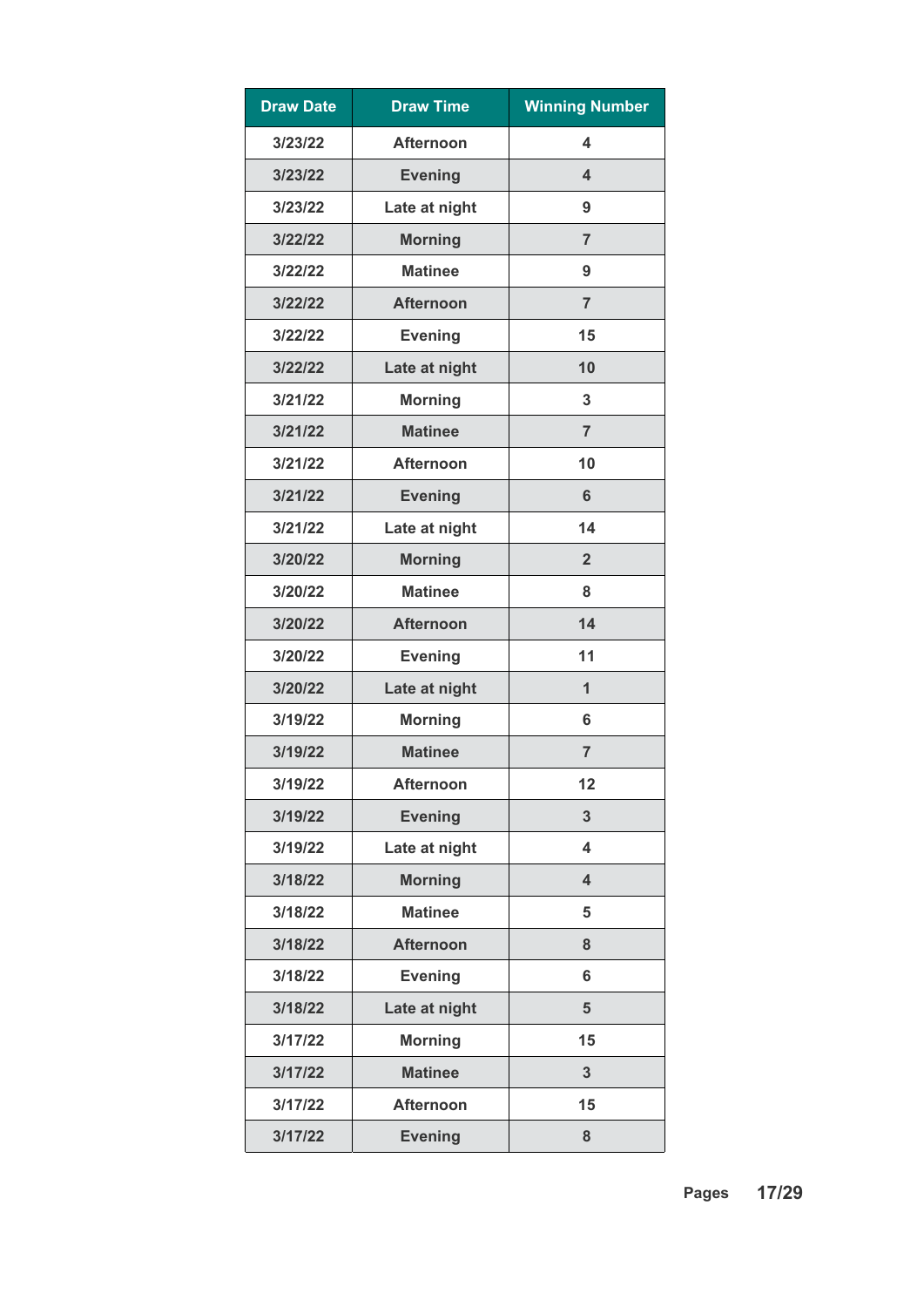| <b>Draw Date</b> | <b>Draw Time</b> | <b>Winning Number</b>   |
|------------------|------------------|-------------------------|
| 3/17/22          | Late at night    | 6                       |
| 3/16/22          | <b>Morning</b>   | 12                      |
| 3/16/22          | <b>Matinee</b>   | 12                      |
| 3/16/22          | <b>Afternoon</b> | 3                       |
| 3/16/22          | <b>Evening</b>   | 11                      |
| 3/16/22          | Late at night    | 9                       |
| 3/15/22          | <b>Morning</b>   | 13                      |
| 3/15/22          | <b>Matinee</b>   | $\overline{7}$          |
| 3/15/22          | <b>Afternoon</b> | $\mathbf{2}$            |
| 3/15/22          | <b>Evening</b>   | 11                      |
| 3/15/22          | Late at night    | $\overline{2}$          |
| 3/14/22          | <b>Morning</b>   | $\overline{\mathbf{4}}$ |
| 3/14/22          | <b>Matinee</b>   | $\overline{2}$          |
| 3/14/22          | <b>Afternoon</b> | 6                       |
| 3/14/22          | <b>Evening</b>   | 10                      |
| 3/14/22          | Late at night    | 9                       |
| 3/13/22          | <b>Morning</b>   | 14                      |
| 3/13/22          | <b>Matinee</b>   | 13                      |
| 3/13/22          | <b>Afternoon</b> | 10                      |
| 3/13/22          | <b>Evening</b>   | 6                       |
| 3/13/22          | Late at night    | 6                       |
| 3/12/22          | <b>Morning</b>   | 10                      |
| 3/12/22          | <b>Matinee</b>   | $\overline{7}$          |
| 3/12/22          | <b>Afternoon</b> | 10                      |
| 3/12/22          | <b>Evening</b>   | $\overline{\mathbf{4}}$ |
| 3/12/22          | Late at night    | $\overline{7}$          |
| 3/11/22          | <b>Morning</b>   | $\overline{2}$          |
| 3/11/22          | <b>Matinee</b>   | $\overline{1}$          |
| 3/11/22          | <b>Afternoon</b> | $\overline{2}$          |
| 3/11/22          | <b>Evening</b>   | 5                       |
| 3/11/22          | Late at night    | 8                       |
| 3/10/22          | <b>Morning</b>   | $\overline{1}$          |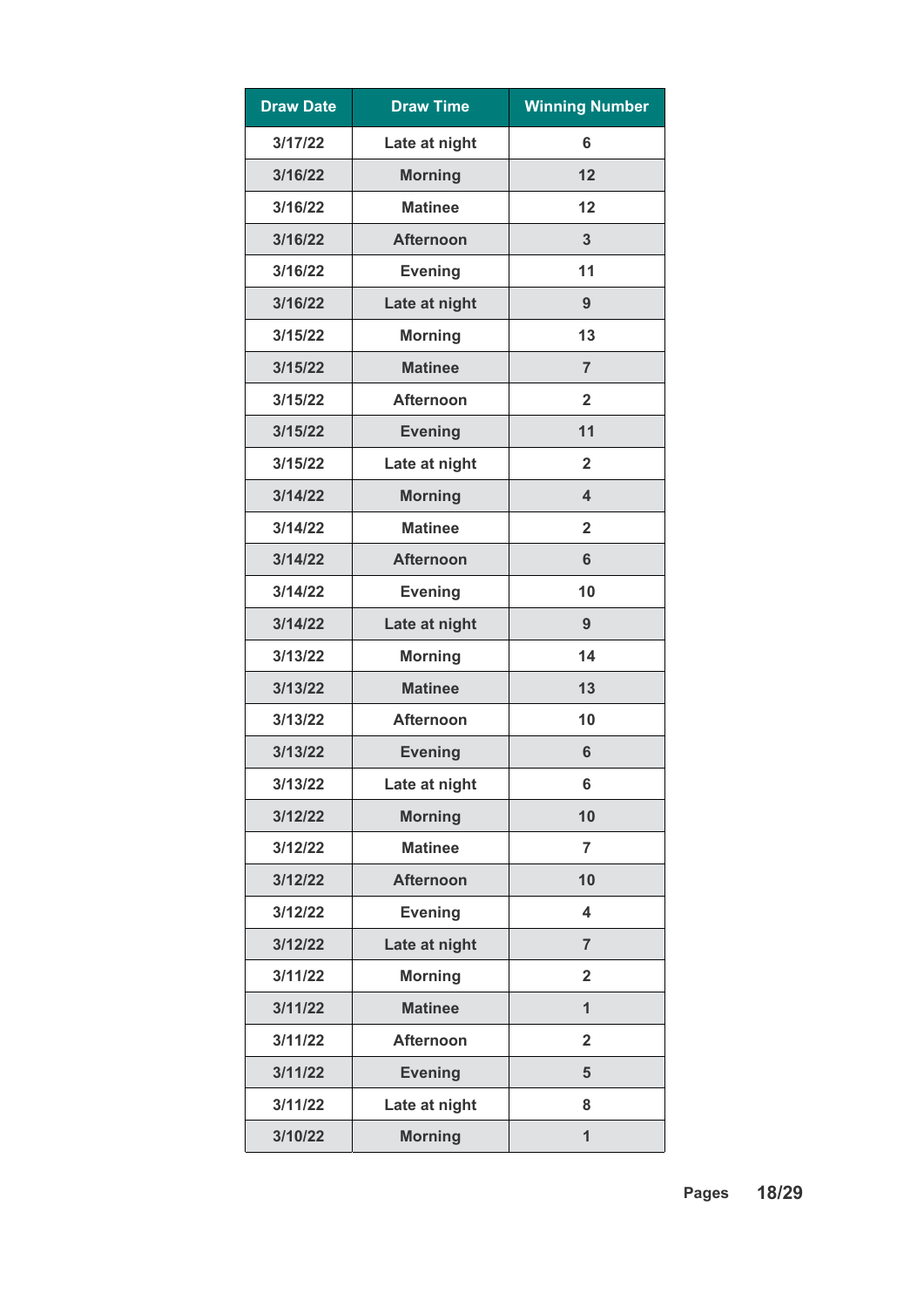| <b>Draw Date</b> | <b>Draw Time</b> | <b>Winning Number</b>   |
|------------------|------------------|-------------------------|
| 3/10/22          | <b>Matinee</b>   | 11                      |
| 3/10/22          | <b>Afternoon</b> | $\overline{7}$          |
| 3/10/22          | <b>Evening</b>   | 1                       |
| 3/10/22          | Late at night    | 10                      |
| 3/9/22           | <b>Morning</b>   | 5                       |
| 3/9/22           | <b>Matinee</b>   | 5                       |
| 3/9/22           | <b>Afternoon</b> | 9                       |
| 3/9/22           | <b>Evening</b>   | 13                      |
| 3/9/22           | Late at night    | 10                      |
| 3/8/22           | <b>Morning</b>   | 15                      |
| 3/8/22           | <b>Matinee</b>   | 11                      |
| 3/8/22           | <b>Afternoon</b> | 11                      |
| 3/8/22           | <b>Evening</b>   | 8                       |
| 3/8/22           | Late at night    | 14                      |
| 3/7/22           | <b>Morning</b>   | 15                      |
| 3/7/22           | <b>Matinee</b>   | 14                      |
| 3/7/22           | <b>Afternoon</b> | 15                      |
| 3/7/22           | <b>Evening</b>   | $\mathbf{1}$            |
| 3/7/22           | Late at night    | 1                       |
| 3/6/22           | <b>Morning</b>   | 10                      |
| 3/6/22           | <b>Matinee</b>   | $\overline{\mathbf{4}}$ |
| 3/6/22           | <b>Afternoon</b> | 12                      |
| 3/6/22           | <b>Evening</b>   | 13                      |
| 3/6/22           | Late at night    | $\overline{2}$          |
| 3/5/22           | <b>Morning</b>   | $\overline{7}$          |
| 3/5/22           | <b>Matinee</b>   | 10                      |
| 3/5/22           | <b>Afternoon</b> | 12                      |
| 3/5/22           | <b>Evening</b>   | $6\phantom{1}$          |
| 3/5/22           | Late at night    | 11                      |
| 3/4/22           | <b>Morning</b>   | 14                      |
| 3/4/22           | <b>Matinee</b>   | $\overline{7}$          |
| 3/4/22           | <b>Afternoon</b> | 5                       |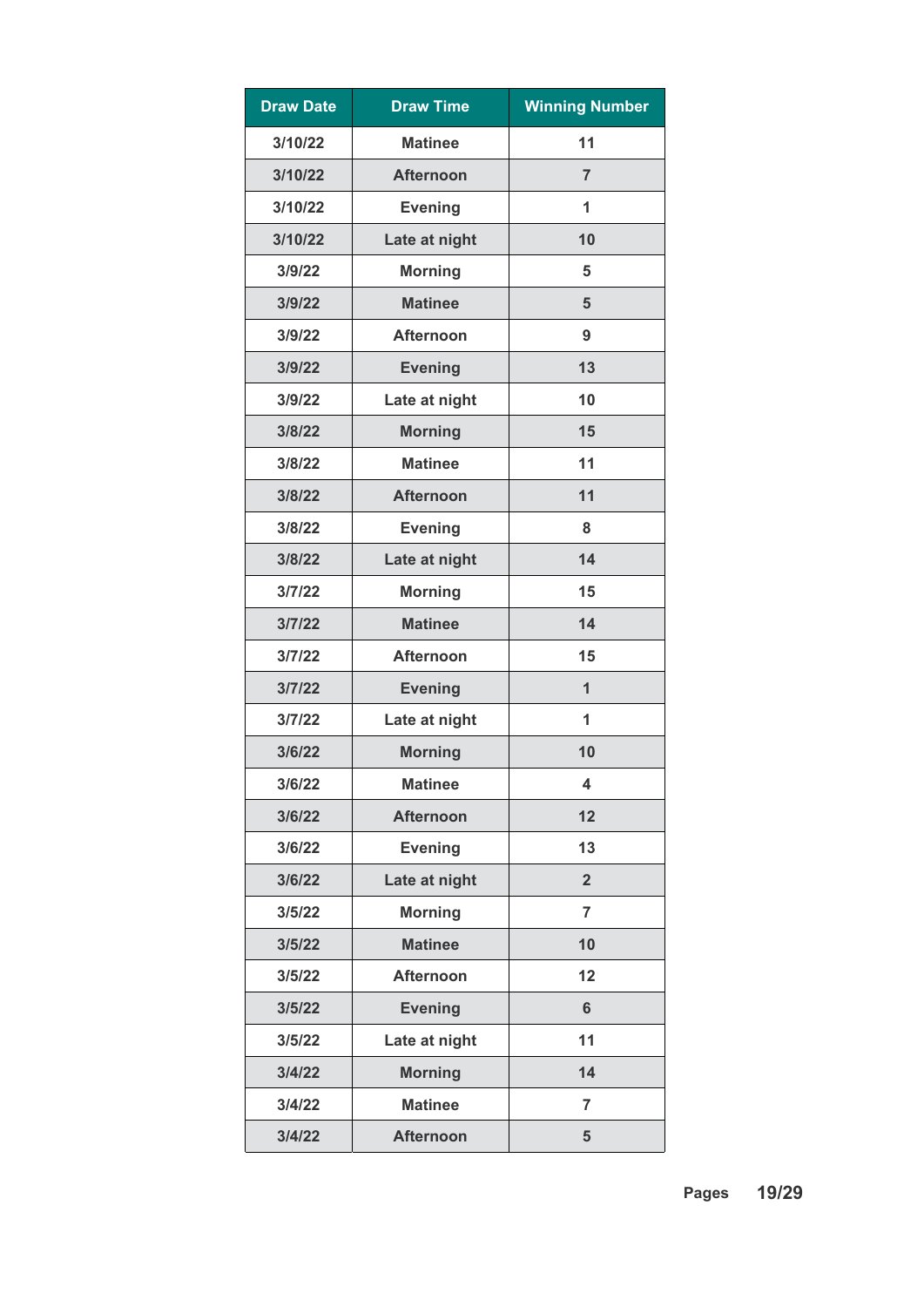| <b>Draw Date</b> | <b>Draw Time</b> | <b>Winning Number</b>   |
|------------------|------------------|-------------------------|
| 3/4/22           | <b>Evening</b>   | 6                       |
| 3/4/22           | Late at night    | 8                       |
| 3/3/22           | <b>Morning</b>   | 8                       |
| 3/3/22           | <b>Matinee</b>   | 11                      |
| 3/3/22           | <b>Afternoon</b> | 4                       |
| 3/3/22           | <b>Evening</b>   | 3                       |
| 3/3/22           | Late at night    | 15                      |
| 3/2/22           | <b>Morning</b>   | $\overline{\mathbf{4}}$ |
| 3/2/22           | <b>Matinee</b>   | 15                      |
| 3/2/22           | <b>Afternoon</b> | 5                       |
| 3/2/22           | <b>Evening</b>   | 5                       |
| 3/2/22           | Late at night    | 6                       |
| 3/1/22           | <b>Morning</b>   | 6                       |
| 3/1/22           | <b>Matinee</b>   | 14                      |
| 3/1/22           | <b>Afternoon</b> | 8                       |
| 3/1/22           | <b>Evening</b>   | 10                      |
| 3/1/22           | Late at night    | 6                       |
| 2/28/22          | <b>Morning</b>   | 14                      |
| 2/28/22          | <b>Matinee</b>   | 15                      |
| 2/28/22          | <b>Afternoon</b> | $\overline{7}$          |
| 2/28/22          | <b>Evening</b>   | 8                       |
| 2/28/22          | Late at night    | 14                      |
| 2/27/22          | <b>Morning</b>   | $\overline{2}$          |
| 2/27/22          | <b>Matinee</b>   | 15                      |
| 2/27/22          | <b>Afternoon</b> | 11                      |
| 2/27/22          | <b>Evening</b>   | 4                       |
| 2/27/22          | Late at night    | $\overline{2}$          |
| 2/26/22          | <b>Morning</b>   | 9                       |
| 2/26/22          | <b>Matinee</b>   | 3                       |
| 2/26/22          | <b>Afternoon</b> | 12                      |
| 2/26/22          | <b>Evening</b>   | 4                       |
| 2/26/22          | Late at night    | $\overline{\mathbf{4}}$ |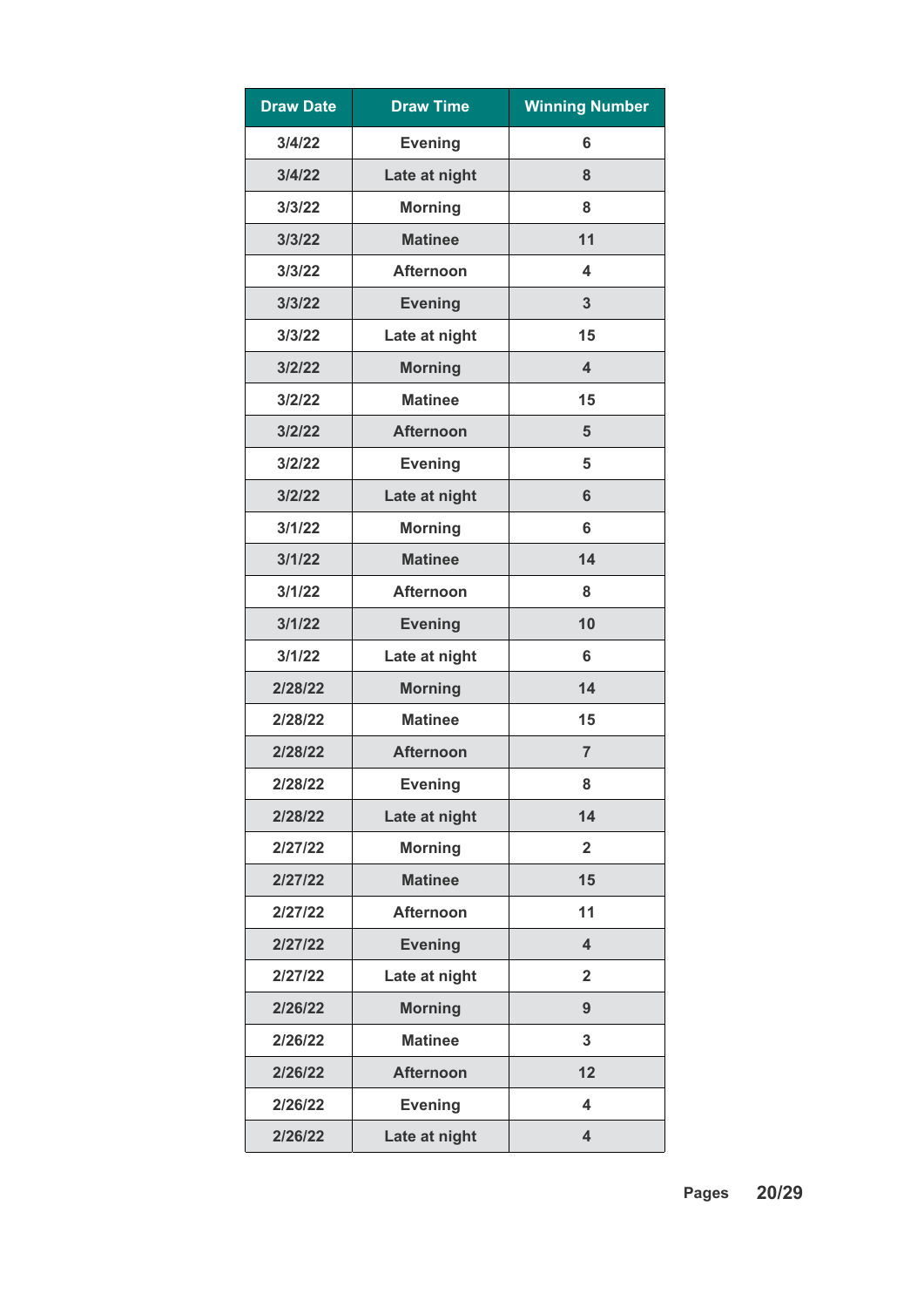| <b>Draw Date</b> | <b>Draw Time</b> | <b>Winning Number</b>   |
|------------------|------------------|-------------------------|
| 2/25/22          | <b>Morning</b>   | 13                      |
| 2/25/22          | <b>Matinee</b>   | $\overline{\mathbf{4}}$ |
| 2/25/22          | <b>Afternoon</b> | 8                       |
| 2/25/22          | <b>Evening</b>   | 8                       |
| 2/25/22          | Late at night    | $\overline{\mathbf{4}}$ |
| 2/24/22          | <b>Morning</b>   | 3                       |
| 2/24/22          | <b>Matinee</b>   | 5                       |
| 2/24/22          | <b>Afternoon</b> | 5                       |
| 2/24/22          | <b>Evening</b>   | 6                       |
| 2/24/22          | Late at night    | 15                      |
| 2/23/22          | <b>Morning</b>   | 5                       |
| 2/23/22          | <b>Matinee</b>   | 6                       |
| 2/23/22          | <b>Afternoon</b> | 15                      |
| 2/23/22          | <b>Evening</b>   | $\mathbf{1}$            |
| 2/23/22          | Late at night    | 3                       |
| 2/22/22          | <b>Morning</b>   | 3                       |
| 2/22/22          | <b>Matinee</b>   | 4                       |
| 2/22/22          | <b>Afternoon</b> | 10                      |
| 2/22/22          | <b>Evening</b>   | 15                      |
| 2/22/22          | Late at night    | 14                      |
| 2/21/22          | <b>Morning</b>   | $6\phantom{1}6$         |
| 2/21/22          | <b>Matinee</b>   | 10                      |
| 2/21/22          | <b>Afternoon</b> | 14                      |
| 2/21/22          | <b>Evening</b>   | $\overline{\mathbf{4}}$ |
| 2/21/22          | Late at night    | 13                      |
| 2/20/22          | <b>Morning</b>   | $\overline{7}$          |
| 2/20/22          | <b>Matinee</b>   | 12                      |
| 2/20/22          | <b>Afternoon</b> | 10                      |
| 2/20/22          | <b>Evening</b>   | 13                      |
| 2/20/22          | Late at night    | 8                       |
| 2/19/22          | <b>Morning</b>   | $\overline{7}$          |
| 2/19/22          | <b>Matinee</b>   | 12                      |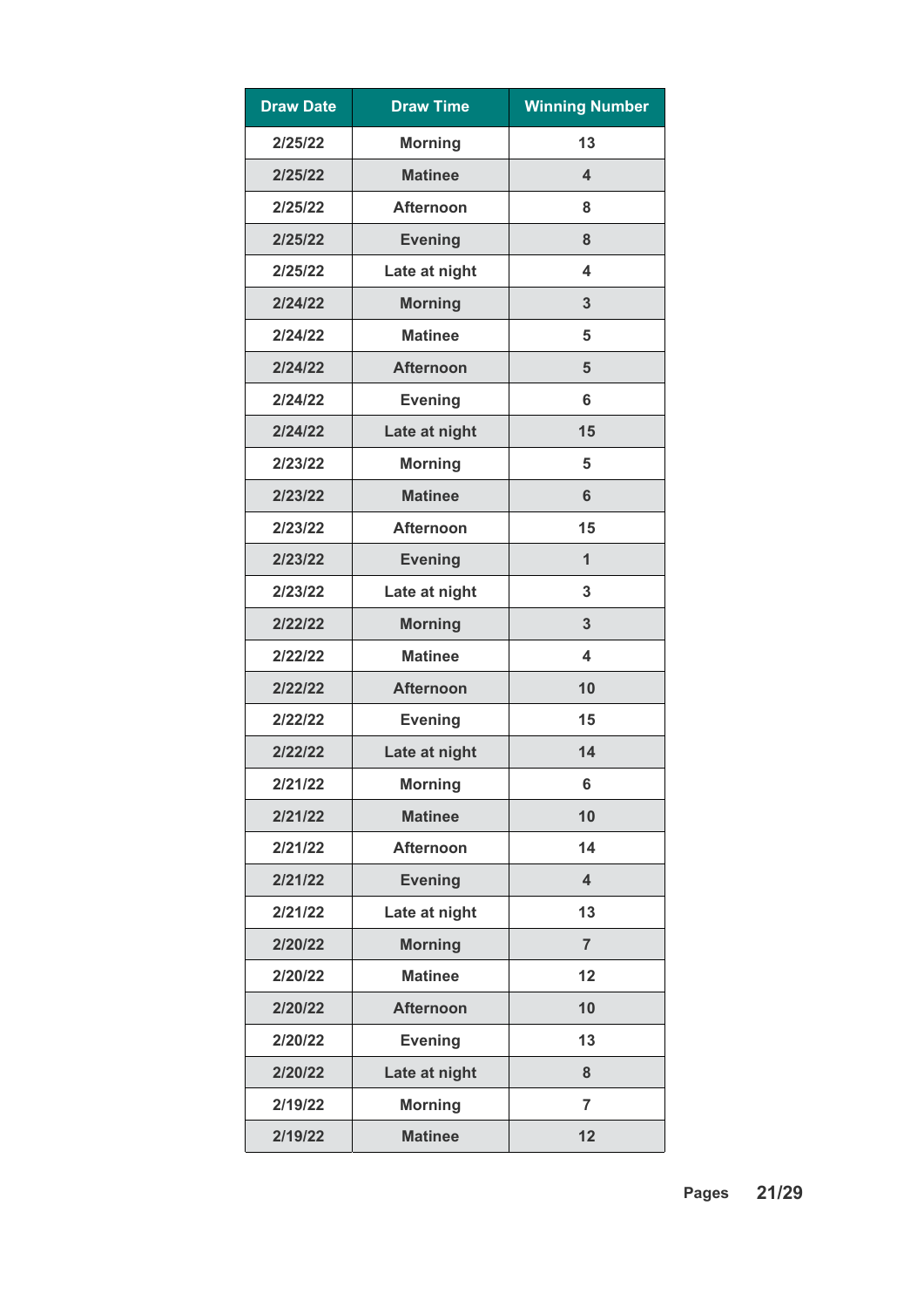| <b>Draw Date</b> | <b>Draw Time</b> | <b>Winning Number</b> |
|------------------|------------------|-----------------------|
| 2/19/22          | <b>Afternoon</b> | 3                     |
| 2/19/22          | <b>Evening</b>   | $\overline{2}$        |
| 2/19/22          | Late at night    | 10                    |
| 2/18/22          | <b>Morning</b>   | 4                     |
| 2/18/22          | <b>Matinee</b>   | 15                    |
| 2/18/22          | <b>Afternoon</b> | 10                    |
| 2/18/22          | <b>Evening</b>   | 3                     |
| 2/18/22          | Late at night    | 5                     |
| 2/17/22          | <b>Morning</b>   | 8                     |
| 2/17/22          | <b>Matinee</b>   | 14                    |
| 2/17/22          | <b>Afternoon</b> | 14                    |
| 2/17/22          | <b>Evening</b>   | $\overline{2}$        |
| 2/17/22          | Late at night    | 9                     |
| 2/16/22          | <b>Morning</b>   | 5                     |
| 2/16/22          | <b>Matinee</b>   | 11                    |
| 2/16/22          | <b>Afternoon</b> | 13                    |
| 2/16/22          | <b>Evening</b>   | 8                     |
| 2/16/22          | Late at night    | $\overline{2}$        |
| 2/15/22          | <b>Morning</b>   | 9                     |
| 2/15/22          | <b>Matinee</b>   | 11                    |
| 2/15/22          | <b>Afternoon</b> | $\overline{2}$        |
| 2/15/22          | <b>Evening</b>   | $\overline{7}$        |
| 2/15/22          | Late at night    | 11                    |
| 2/14/22          | <b>Morning</b>   | 3                     |
| 2/14/22          | <b>Matinee</b>   | 1                     |
| 2/14/22          | <b>Afternoon</b> | 15                    |
| 2/14/22          | <b>Evening</b>   | 4                     |
| 2/14/22          | Late at night    | 10                    |
| 2/13/22          | <b>Morning</b>   | $\overline{7}$        |
| 2/13/22          | <b>Matinee</b>   | $\mathbf{1}$          |
| 2/13/22          | <b>Afternoon</b> | 13                    |
| 2/13/22          | <b>Evening</b>   | 5                     |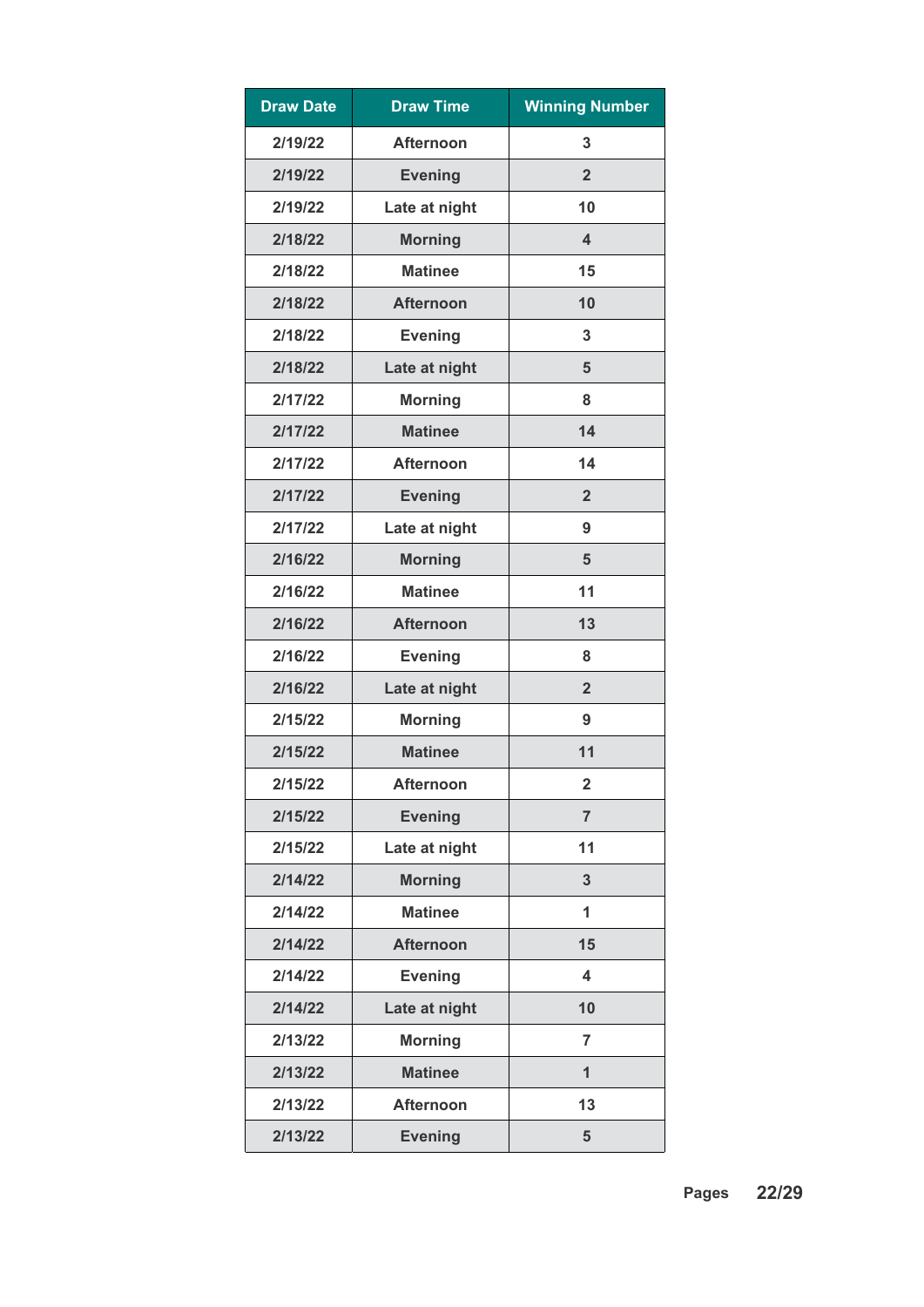| <b>Draw Date</b> | <b>Draw Time</b> | <b>Winning Number</b>   |
|------------------|------------------|-------------------------|
| 2/13/22          | Late at night    | 14                      |
| 2/12/22          | <b>Morning</b>   | $\overline{\mathbf{4}}$ |
| 2/12/22          | <b>Matinee</b>   | 11                      |
| 2/12/22          | <b>Afternoon</b> | 11                      |
| 2/12/22          | <b>Evening</b>   | 8                       |
| 2/12/22          | Late at night    | 8                       |
| 2/11/22          | <b>Morning</b>   | $\overline{2}$          |
| 2/11/22          | <b>Matinee</b>   | 15                      |
| 2/11/22          | <b>Afternoon</b> | 5                       |
| 2/11/22          | <b>Evening</b>   | $\overline{2}$          |
| 2/11/22          | Late at night    | 6                       |
| 2/10/22          | <b>Morning</b>   | 13                      |
| 2/10/22          | <b>Matinee</b>   | 4                       |
| 2/10/22          | <b>Afternoon</b> | $\mathbf{1}$            |
| 2/10/22          | <b>Evening</b>   | 11                      |
| 2/10/22          | Late at night    | 5                       |
| 2/9/22           | <b>Morning</b>   | 6                       |
| 2/9/22           | <b>Matinee</b>   | 14                      |
| 2/9/22           | <b>Afternoon</b> | 1                       |
| 2/9/22           | <b>Evening</b>   | 9                       |
| 2/9/22           | Late at night    | 1                       |
| 2/8/22           | <b>Morning</b>   | 10                      |
| 2/8/22           | <b>Matinee</b>   | 12                      |
| 2/8/22           | <b>Afternoon</b> | 10                      |
| 2/8/22           | <b>Evening</b>   | 13                      |
| 2/8/22           | Late at night    | 13                      |
| 2/7/22           | <b>Morning</b>   | $\overline{\mathbf{4}}$ |
| 2/7/22           | <b>Matinee</b>   | 3                       |
| 2/7/22           | <b>Afternoon</b> | 5                       |
| 2/7/22           | <b>Evening</b>   | 14                      |
| 2/7/22           | Late at night    | 9                       |
| 2/6/22           | <b>Morning</b>   | 13                      |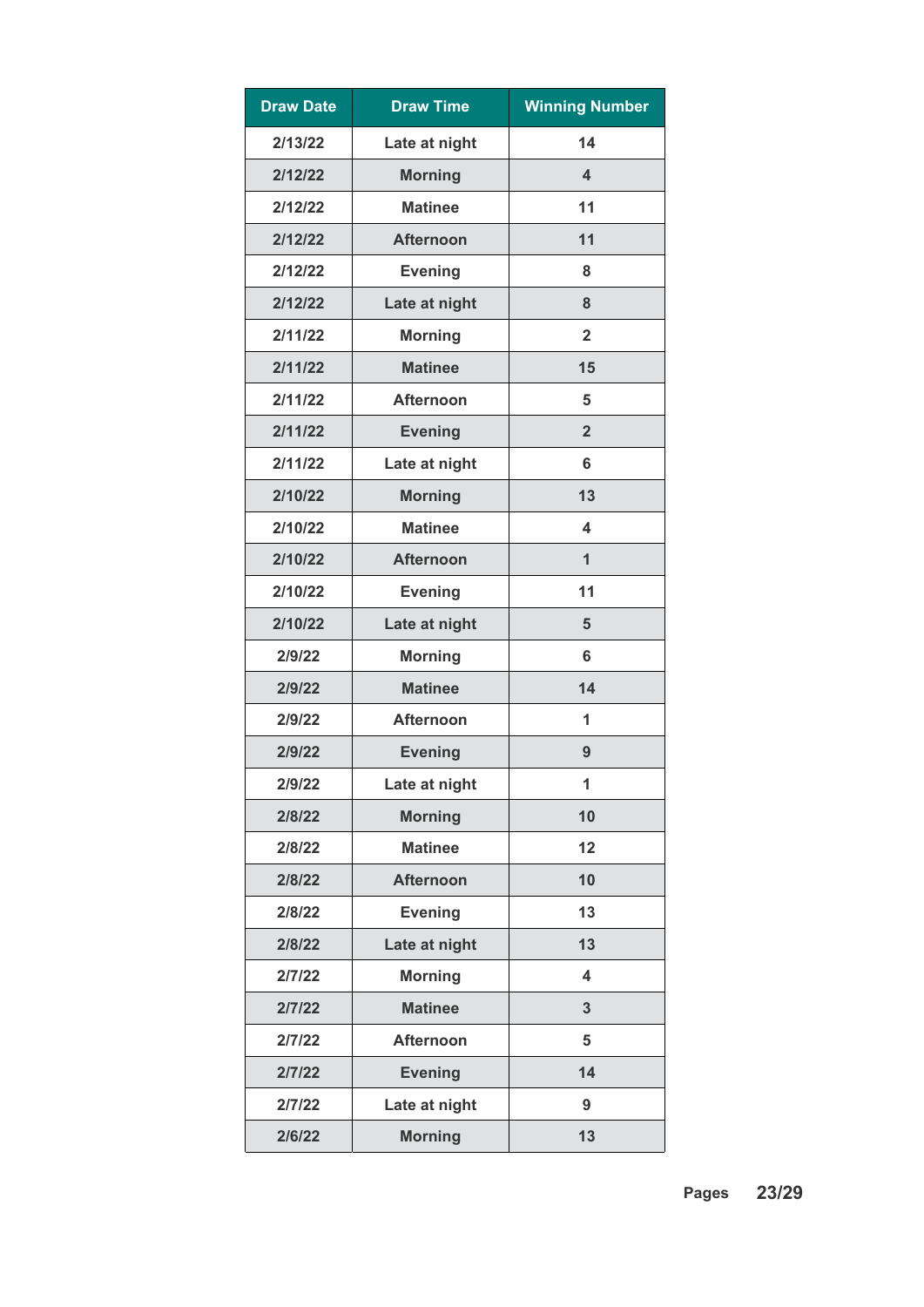| <b>Draw Date</b> | <b>Draw Time</b> | <b>Winning Number</b> |
|------------------|------------------|-----------------------|
| 2/6/22           | <b>Matinee</b>   | 15                    |
| 2/6/22           | <b>Afternoon</b> | 5                     |
| 2/6/22           | <b>Evening</b>   | 12                    |
| 2/6/22           | Late at night    | $\mathbf{3}$          |
| 2/5/22           | <b>Morning</b>   | 10                    |
| 2/5/22           | <b>Matinee</b>   | 10                    |
| 2/5/22           | <b>Afternoon</b> | $\overline{2}$        |
| 2/5/22           | <b>Evening</b>   | 10                    |
| 2/5/22           | Late at night    | 13                    |
| 2/4/22           | <b>Morning</b>   | 11                    |
| 2/4/22           | <b>Matinee</b>   | 13                    |
| 2/4/22           | <b>Afternoon</b> | 3                     |
| 2/4/22           | <b>Evening</b>   | 6                     |
| 2/4/22           | Late at night    | 13                    |
| 2/3/22           | <b>Morning</b>   | 10                    |
| 2/3/22           | <b>Matinee</b>   | 15                    |
| 2/3/22           | <b>Afternoon</b> | 6                     |
| 2/3/22           | <b>Evening</b>   | $\overline{7}$        |
| 2/3/22           | Late at night    | 8                     |
| 2/2/22           | <b>Morning</b>   | 15                    |
| 2/2/22           | <b>Matinee</b>   | 15                    |
| 2/2/22           | <b>Afternoon</b> | $5\phantom{1}$        |
| 2/2/22           | <b>Evening</b>   | 14                    |
| 2/2/22           | Late at night    | 13                    |
| 2/1/22           | <b>Morning</b>   | $\overline{7}$        |
| 2/1/22           | <b>Matinee</b>   | 9                     |
| 2/1/22           | <b>Afternoon</b> | 15                    |
| 2/1/22           | <b>Evening</b>   | $\mathbf{3}$          |
| 2/1/22           | Late at night    | $\overline{2}$        |
| 1/31/22          | <b>Morning</b>   | 11                    |
| 1/31/22          | <b>Matinee</b>   | 10                    |
| 1/31/22          | <b>Afternoon</b> | 10                    |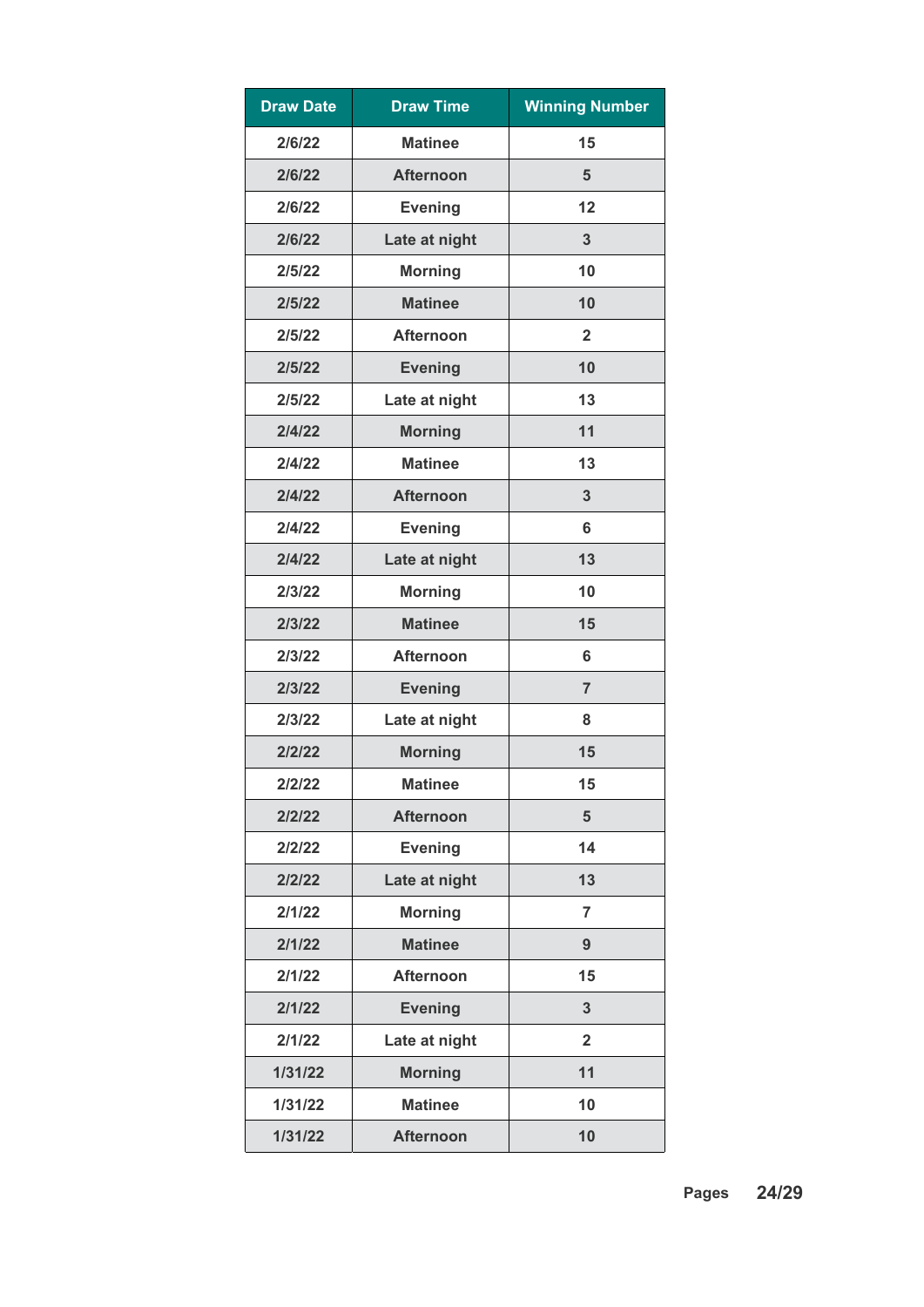| <b>Draw Date</b> | <b>Draw Time</b> | <b>Winning Number</b>   |
|------------------|------------------|-------------------------|
| 1/31/22          | <b>Evening</b>   | 12                      |
| 1/31/22          | Late at night    | 3                       |
| 1/30/22          | <b>Morning</b>   | 6                       |
| 1/30/22          | <b>Matinee</b>   | 8                       |
| 1/30/22          | <b>Afternoon</b> | 5                       |
| 1/30/22          | <b>Evening</b>   | 9                       |
| 1/30/22          | Late at night    | 15                      |
| 1/29/22          | <b>Morning</b>   | $\overline{7}$          |
| 1/29/22          | <b>Matinee</b>   | 8                       |
| 1/29/22          | <b>Afternoon</b> | 10                      |
| 1/29/22          | <b>Evening</b>   | 9                       |
| 1/29/22          | Late at night    | 3                       |
| 1/28/22          | <b>Morning</b>   | 3                       |
| 1/28/22          | <b>Matinee</b>   | 15                      |
| 1/28/22          | <b>Afternoon</b> | 1                       |
| 1/28/22          | <b>Evening</b>   | 13                      |
| 1/28/22          | Late at night    | 8                       |
| 1/27/22          | <b>Morning</b>   | 6                       |
| 1/27/22          | <b>Matinee</b>   | 3                       |
| 1/27/22          | <b>Afternoon</b> | 14                      |
| 1/27/22          | <b>Evening</b>   | $\overline{7}$          |
| 1/27/22          | Late at night    | $\overline{\mathbf{4}}$ |
| 1/26/22          | <b>Morning</b>   | 5                       |
| 1/26/22          | <b>Matinee</b>   | $\overline{2}$          |
| 1/26/22          | <b>Afternoon</b> | 1                       |
| 1/26/22          | <b>Evening</b>   | 11                      |
| 1/26/22          | Late at night    | 3                       |
| 1/25/22          | <b>Morning</b>   | 14                      |
| 1/25/22          | <b>Matinee</b>   | 4                       |
| 1/25/22          | <b>Afternoon</b> | 3                       |
| 1/25/22          | <b>Evening</b>   | 11                      |
| 1/25/22          | Late at night    | 11                      |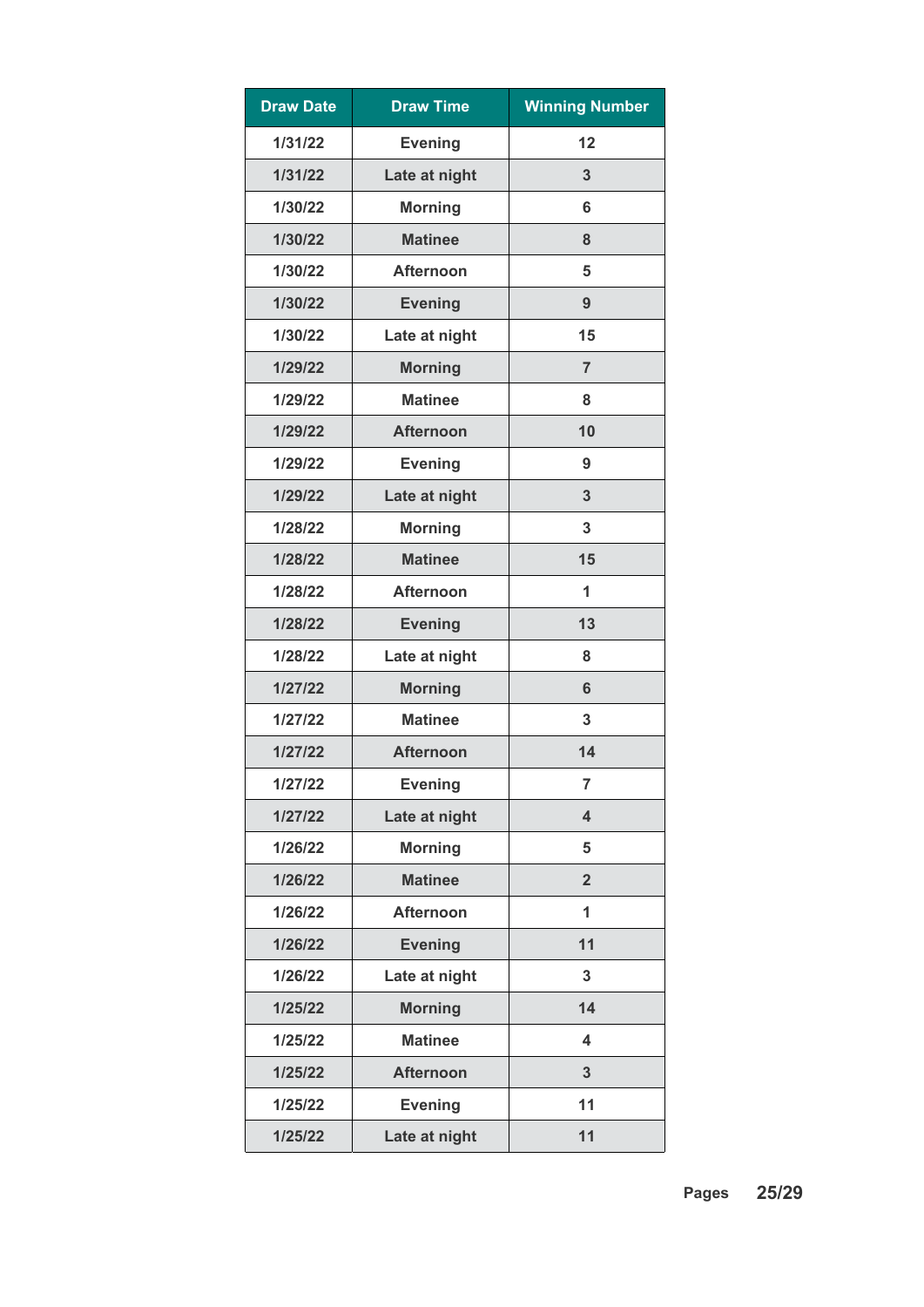| <b>Draw Date</b> | <b>Draw Time</b> | <b>Winning Number</b> |
|------------------|------------------|-----------------------|
| 1/24/22          | <b>Morning</b>   | 14                    |
| 1/24/22          | <b>Matinee</b>   | 4                     |
| 1/24/22          | <b>Afternoon</b> | 6                     |
| 1/24/22          | <b>Evening</b>   | $\overline{2}$        |
| 1/24/22          | Late at night    | 13                    |
| 1/23/22          | <b>Morning</b>   | $\overline{7}$        |
| 1/23/22          | <b>Matinee</b>   | 14                    |
| 1/23/22          | <b>Afternoon</b> | 4                     |
| 1/23/22          | <b>Evening</b>   | 9                     |
| 1/23/22          | Late at night    | 3                     |
| 1/22/22          | <b>Morning</b>   | 15                    |
| 1/22/22          | <b>Matinee</b>   | 15                    |
| 1/22/22          | <b>Afternoon</b> | 8                     |
| 1/22/22          | <b>Evening</b>   | 11                    |
| 1/22/22          | Late at night    | $\overline{2}$        |
| 1/21/22          | <b>Morning</b>   | 3                     |
| 1/21/22          | <b>Matinee</b>   | 1                     |
| 1/21/22          | <b>Afternoon</b> | 8                     |
| 1/21/22          | <b>Evening</b>   | 15                    |
| 1/21/22          | Late at night    | 9                     |
| 1/20/22          | <b>Morning</b>   | $\overline{7}$        |
| 1/20/22          | <b>Matinee</b>   | 10                    |
| 1/20/22          | <b>Afternoon</b> | 14                    |
| 1/20/22          | <b>Evening</b>   | 9                     |
| 1/20/22          | Late at night    | 4                     |
| 1/19/22          | <b>Morning</b>   | 6                     |
| 1/19/22          | <b>Matinee</b>   | 13                    |
| 1/19/22          | <b>Afternoon</b> | 10                    |
| 1/19/22          | <b>Evening</b>   | $\overline{7}$        |
| 1/19/22          | Late at night    | $\overline{7}$        |
| 1/18/22          | <b>Morning</b>   | 9                     |
| 1/18/22          | <b>Matinee</b>   | 8                     |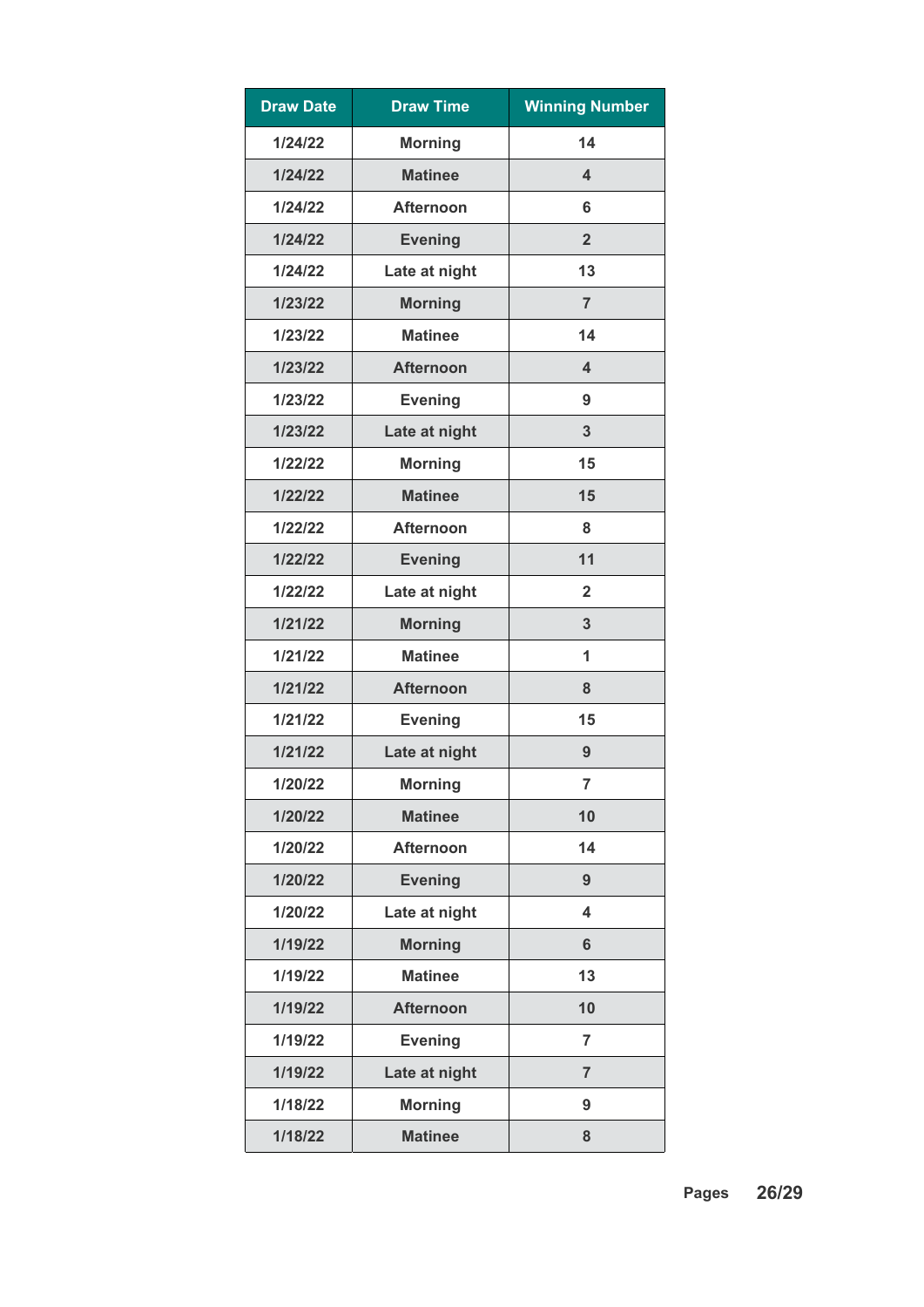| <b>Draw Date</b> | <b>Draw Time</b> | <b>Winning Number</b>   |
|------------------|------------------|-------------------------|
| 1/18/22          | <b>Afternoon</b> | 6                       |
| 1/18/22          | <b>Evening</b>   | 8                       |
| 1/18/22          | Late at night    | 1                       |
| 1/17/22          | <b>Morning</b>   | 8                       |
| 1/17/22          | <b>Matinee</b>   | 9                       |
| 1/17/22          | <b>Afternoon</b> | 11                      |
| 1/17/22          | <b>Evening</b>   | 12                      |
| 1/17/22          | Late at night    | 12                      |
| 1/16/22          | <b>Morning</b>   | 6                       |
| 1/16/22          | <b>Matinee</b>   | 11                      |
| 1/16/22          | <b>Afternoon</b> | 11                      |
| 1/16/22          | <b>Evening</b>   | $\overline{7}$          |
| 1/16/22          | Late at night    | 4                       |
| 1/15/22          | <b>Morning</b>   | 12                      |
| 1/15/22          | <b>Matinee</b>   | 14                      |
| 1/15/22          | <b>Afternoon</b> | 12                      |
| 1/15/22          | <b>Evening</b>   | 4                       |
| 1/15/22          | Late at night    | 12                      |
| 1/14/22          | <b>Morning</b>   | 13                      |
| 1/14/22          | <b>Matinee</b>   | 8                       |
| 1/14/22          | <b>Afternoon</b> | 1                       |
| 1/14/22          | <b>Evening</b>   | 14                      |
| 1/14/22          | Late at night    | 13                      |
| 1/13/22          | <b>Morning</b>   | $\overline{\mathbf{4}}$ |
| 1/13/22          | <b>Matinee</b>   | $\overline{7}$          |
| 1/13/22          | <b>Afternoon</b> | 12                      |
| 1/13/22          | <b>Evening</b>   | 14                      |
| 1/13/22          | Late at night    | $\overline{1}$          |
| 1/12/22          | <b>Morning</b>   | $\overline{7}$          |
| 1/12/22          | <b>Matinee</b>   | 14                      |
| 1/12/22          | <b>Afternoon</b> | 10                      |
| 1/12/22          | <b>Evening</b>   | 11                      |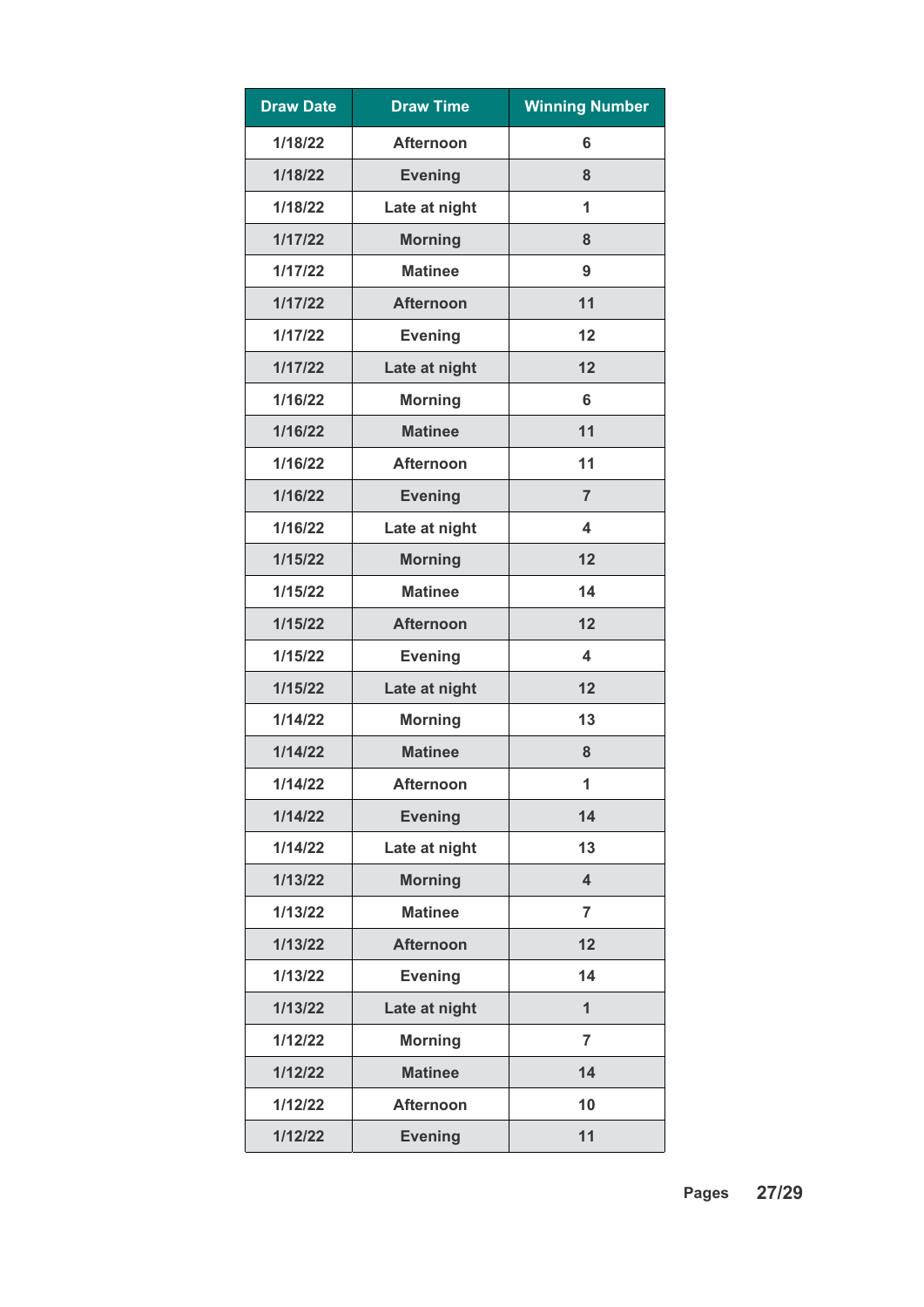| <b>Draw Date</b> | <b>Draw Time</b> | <b>Winning Number</b>   |
|------------------|------------------|-------------------------|
| 1/12/22          | Late at night    | 11                      |
| 1/11/22          | <b>Morning</b>   | 10                      |
| 1/11/22          | <b>Matinee</b>   | 14                      |
| 1/11/22          | <b>Afternoon</b> | 11                      |
| 1/11/22          | <b>Evening</b>   | 14                      |
| 1/11/22          | Late at night    | 9                       |
| 1/10/22          | <b>Morning</b>   | 11                      |
| 1/10/22          | <b>Matinee</b>   | 10                      |
| 1/10/22          | <b>Afternoon</b> | 9                       |
| 1/10/22          | <b>Evening</b>   | 14                      |
| 1/10/22          | Late at night    | $\overline{\mathbf{4}}$ |
| 1/9/22           | <b>Morning</b>   | 13                      |
| 1/9/22           | <b>Matinee</b>   | 9                       |
| 1/9/22           | <b>Afternoon</b> | $\overline{7}$          |
| 1/9/22           | <b>Evening</b>   | 10                      |
| 1/9/22           | Late at night    | 5                       |
| 1/8/22           | <b>Morning</b>   | 15                      |
| 1/8/22           | <b>Matinee</b>   | 12                      |
| 1/8/22           | <b>Afternoon</b> | 9                       |
| 1/8/22           | <b>Evening</b>   | 13                      |
| 1/8/22           | Late at night    | 13                      |
| 1/7/22           | <b>Morning</b>   | $\overline{\mathbf{4}}$ |
| 1/7/22           | <b>Matinee</b>   | 12                      |
| 1/7/22           | <b>Afternoon</b> | 5                       |
| 1/7/22           | <b>Evening</b>   | 12                      |
| 1/7/22           | Late at night    | $\overline{2}$          |
| 1/6/22           | <b>Morning</b>   | 6                       |
| 1/6/22           | <b>Matinee</b>   | 9                       |
| 1/6/22           | <b>Afternoon</b> | 3                       |
| 1/6/22           | <b>Evening</b>   | 9                       |
| 1/6/22           | Late at night    | 1                       |
| 1/5/22           | <b>Morning</b>   | 5                       |